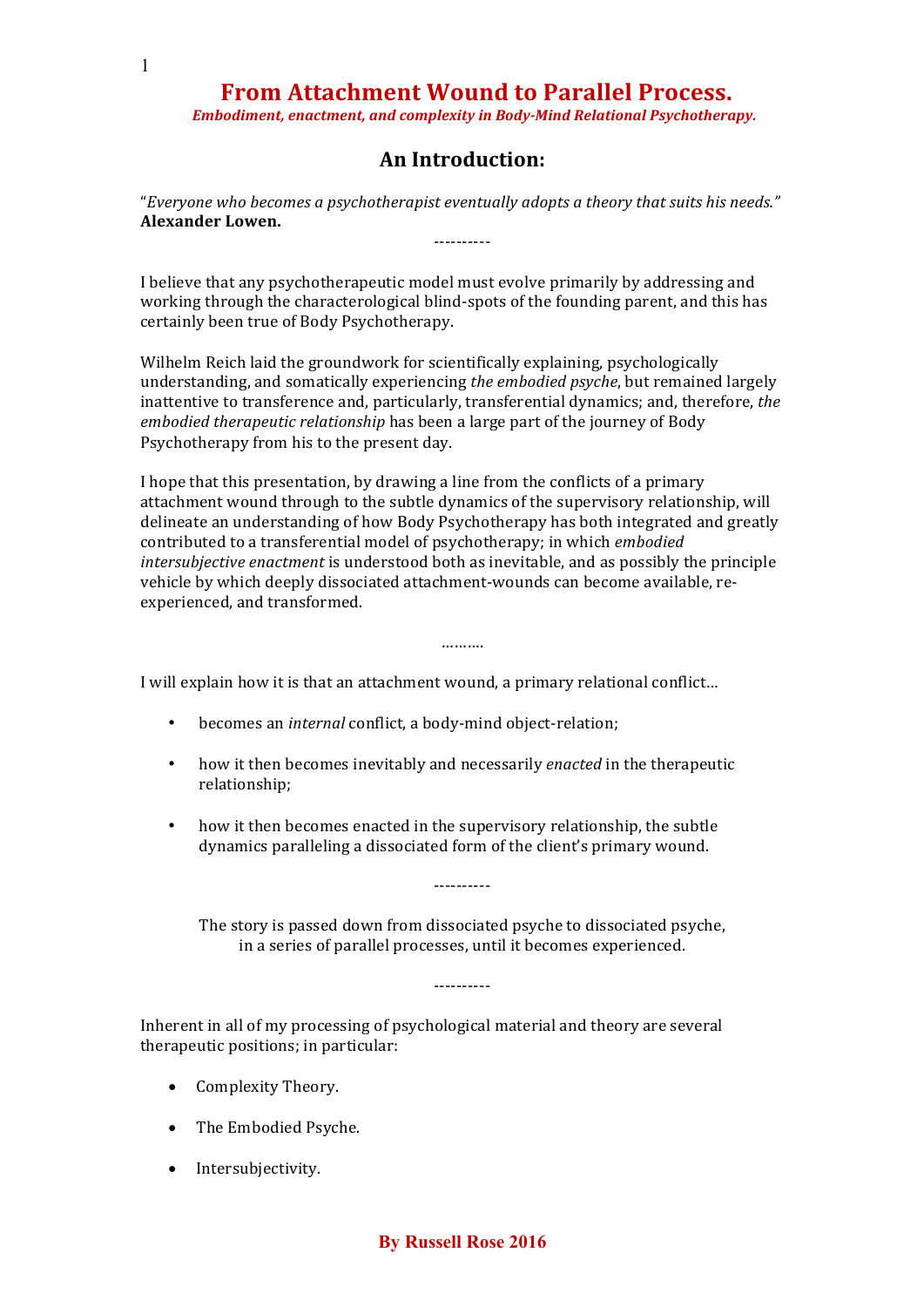*Embodiment, enactment, and complexity in Body-Mind Relational Psychotherapy.*

### **Complexity Theory:**

"*Complex systems are usually systems which have been created by evolution or an evolutionary process. Evolved systems which have a long historical background are nearly always complex. Complexity can be found everywhere where evolution is at work…"* **Cas-group.net**

"*All open systems - from galaxies to human beings to microbes - operate in a dynamic tension between stable equilibrium and evolving change, between established structure and emerging process. At the boundary between state and process is 'the edge of chaos', where things are complex and in flux, the full picture unknown and outcomes unpredictable - think of the shapes formed by the turbulences of rising smoke or flowing water, sensitive to the slightest environmental change. The therapeutic process is similar."* **Michael Soth, Psychotherapist.**

*"I see the world in very fluid, contradictory, emerging, interconnected terms, and with that kind of circuitry I just don't feel the need to say what is going to happen or will not happen."*

**Jerry Brown, former Governor of California.**

"*Complexity is the prodigy of the world. Simplicity is the sensation of the universe. Behind complexity, there is always simplicity to be revealed. Inside simplicity, there is always complexity to be discovered."*

**Gang Yu, a Systems Scientist.**

*"The art of simplicity is a puzzle of complexity."* **Douglas Horton. A Clergyman.**

*"I think the next [21st] century will be the century of complexity."* **Stephen Hawking. Theoretical Physicist.**

----------

I feel guided and informed by theories and thoughts from all over the place, but one that is increasingly central to my experience and processing is Complexity Theory, which I believe has a considerable impact on how we understand the human psyche, which is itself a **Complex Adaptive System**.

*It is complex*, in that there are a large number of diversely interacting elements, and its systemic structure cannot be accurately known from the individual characteristics of its elements.

• This describes the structure of the psyche well, innumerable body-mind elements contributing to a coalescent sense of *self-ness* that is greater than the sum of its parts. There may be symptoms or themes, but they are only a presenting element of a much more complex structure.

*It is self-organising*, in that a new structure is *emergent* from *within* the interaction of its elements, and it is not controlled or designed from outside the system itself.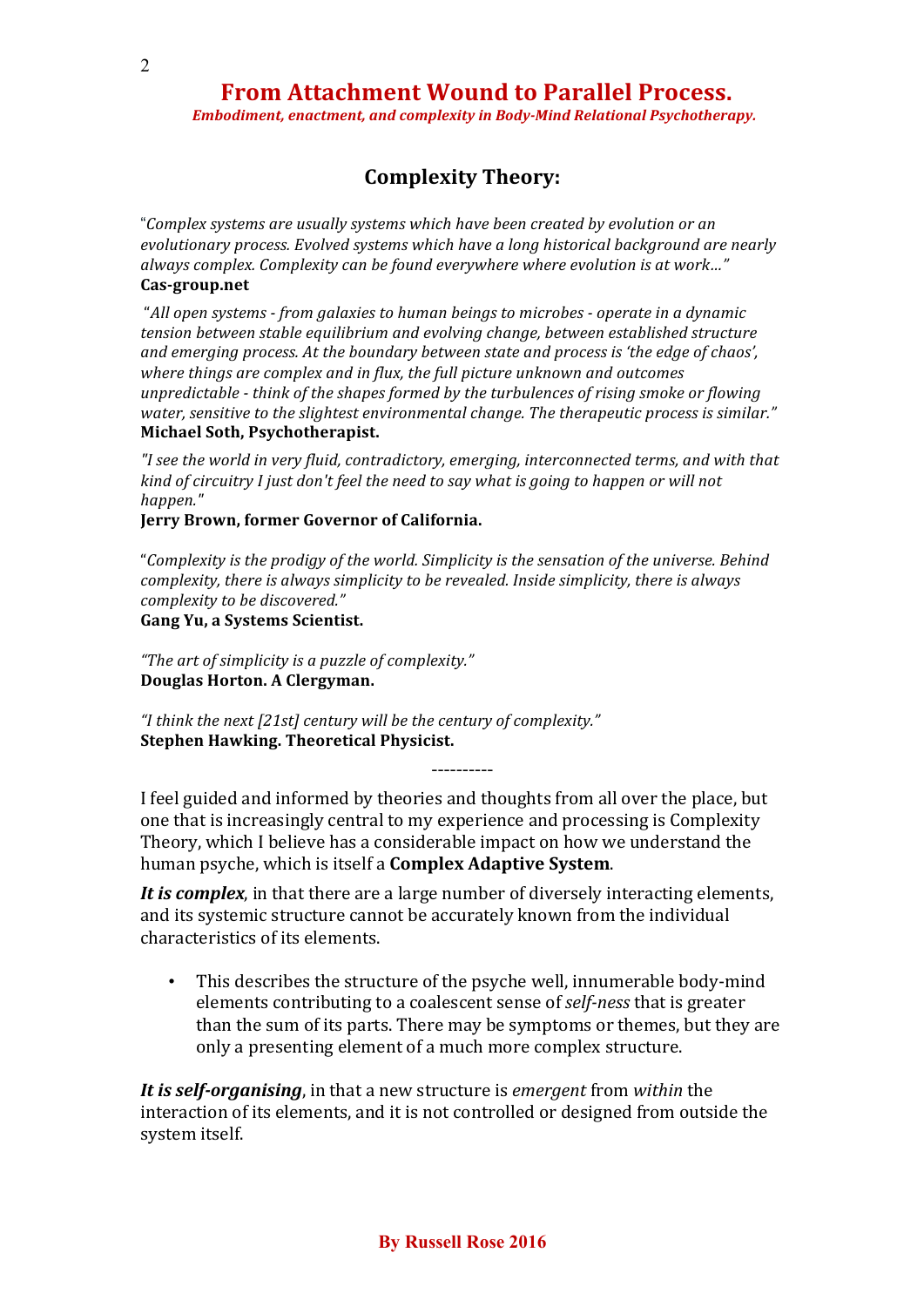*Embodiment, enactment, and complexity in Body-Mind Relational Psychotherapy.*

• The psyche self-organises. It can be impacted, effected, and influenced by the environment, of course but, whatever new structures emerge from the old, their re-organisation is spontaneous, internal, and indeterminable. Stability and order can be encouraged, but cannot be imposed.

*It is non-linear*, in that input does not equal output. It is not deterministic. Less can be more. Chaos Theory. The Butterfly Effect.

• The psyche receives input constantly but the effect on the psychestructure can never be pre-determined. It is not a linear relationship, whereby an intervention could have an accurately predictable impact.

*It adapts and learns*, in that it can change its behaviour as a result of its capacity to intake, process, and create information. It has rules as to how the environment is related to, feedback loops that inform as to how effective the rules are, and the ability to form new rules from the integration of old rules and the new information.

• The psyche is extremely suggestible, responsive and adaptive in its interactions with the outside environment. Indeed, this is how the psyche forms and develops; by reading, ingesting, mapping, responding and adapting to its relationship with the *outside* as well as the *inside* environment.

*It is dynamic*, in that it can maintain stability during fluctuation, and yet undergo rapid and unpredictable transformations.

• The psyche undergoes innumerable incremental changes, some which are passing and some which leave a permanent imprint, but which do not unsettle its fundamental stability; and the psyche is also able to deconstruct and reconstruct with movements of more radical charactertransformation.

*It co-evolves*, in that it changes and is changed by its environment in mutual process.

• The psyche co-evolves with other psyches. We co-organise our *dissociated* as well as our *conscious* selves. We regulate and we mutually-regulate, reinforcing each other's structures as well as occasionally challenging or enacting them. A relationship becomes another *complex adaptive system*, and transformational change, for example, is an *intersubjective* dynamic rather than a solitary emergence.

**It responds most efficiently at** *the edge of chaos*. Systems tend to be ordered, chaotic, or *complex*. Complex Systems have both chaotic *and* ordered areas, interwoven so that the system is both able to maintain stability *and* undergo transformational reconfiguration. The *edge of chaos* is where the system is stable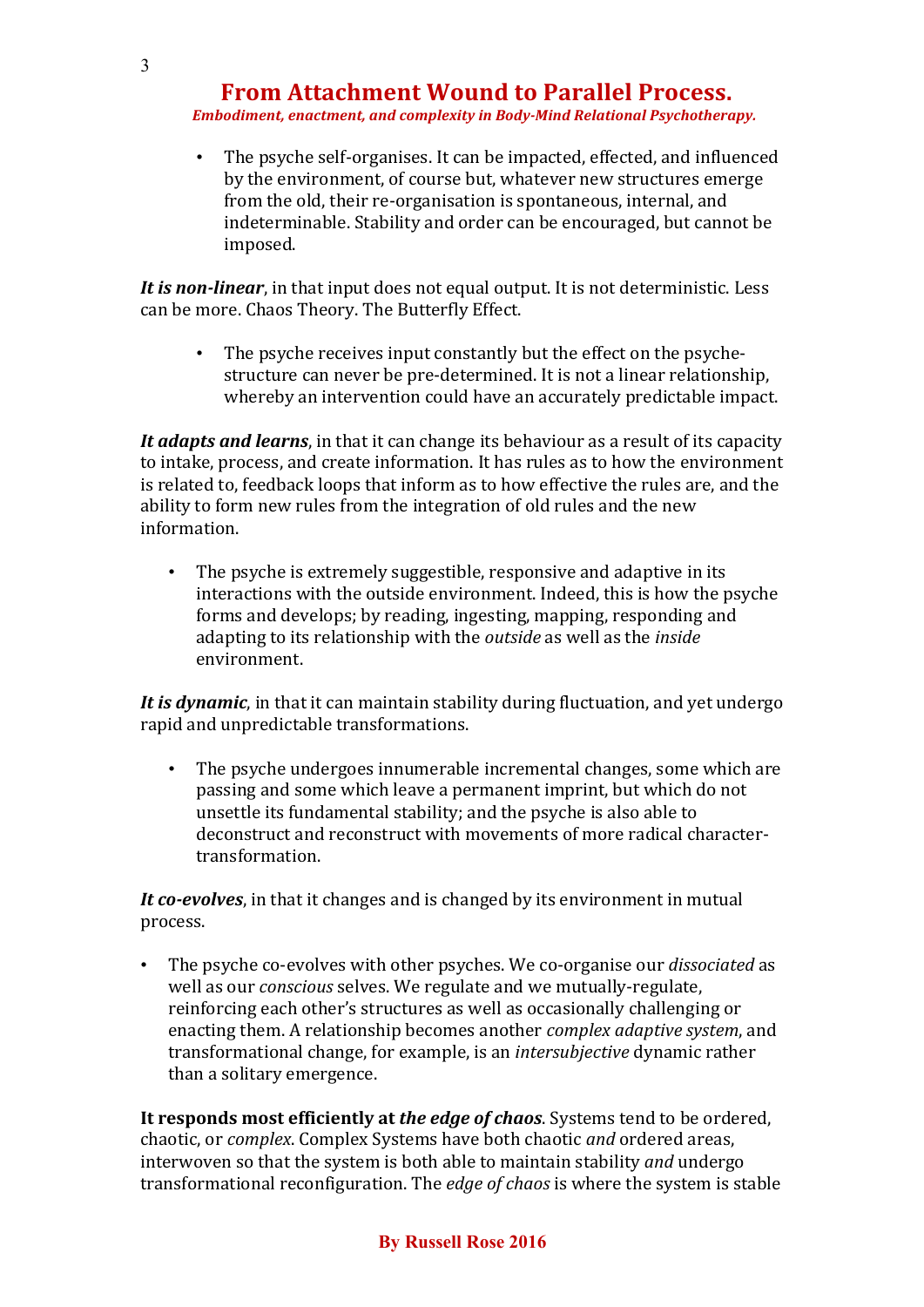#### *Embodiment, enactment, and complexity in Body-Mind Relational Psychotherapy.*

enough to intake and process new information, whilst being chaotic enough to allow for a new emergent structure.

- If we have too much reliance on stability, nothing much will change; but when the psyche is in *overwhelm*, nothing much can be learnt. The edge of chaos is the place of greatest therapeutic potential, when the client is both stable enough to be receptive and yet chaotic enough to be able to respond spontaneously.
- *Stability* can become *stasis*, and *chaos* can become *overwhelming.*
- Transformational therapeutic moments emerge spontaneously from this edge of chaos, and sometimes the proximity of these moments can be felt, or at least sensed. The edge of chaos has an energetic charge that is palpable.

---------- Aligned with natural-selection in the processes of evolution, Complexity Theory is a theory of nature, and can be used to understand the dynamics of an ecosystem, the financial markets, a family-system, ant-hills, murmuration; just for a few of the more every-day examples of something ubiquitous. ----------

**Some implications for a psychotherapist:**

### **Symptom based therapy:**

Whether a focus of our particular therapeutic model or not, we can all be symptom-focused, if for no other reason then at least because our clients tend to be. I don't have a problem with this, but I think it's important to acknowledge that a symptom, by definition, is simply a presenting feature of a complex systemic structure.

### **Non-linear:**

Psychological material can be reduced into a cause-and-effect model, but it's inevitably an abbreviation of a more complex process. I think that we often have to abbreviate it, in order to find some kind of narrative to work from, but the danger is that we squeeze our *experience* of the real process into the confines of our abbreviation.

### **Certainty and Uncertainty:**

A sense of certainty is one of the feelings that I have come to least trust as a psychotherapist.

In the interaction between two complex co-organising psyches, almost everything is unknown, so any certainty that I feel can only at best ever be a relevant distraction. Certainty builds stability and working-alliance; but uncertainty is where the change and transformation happen, when psychological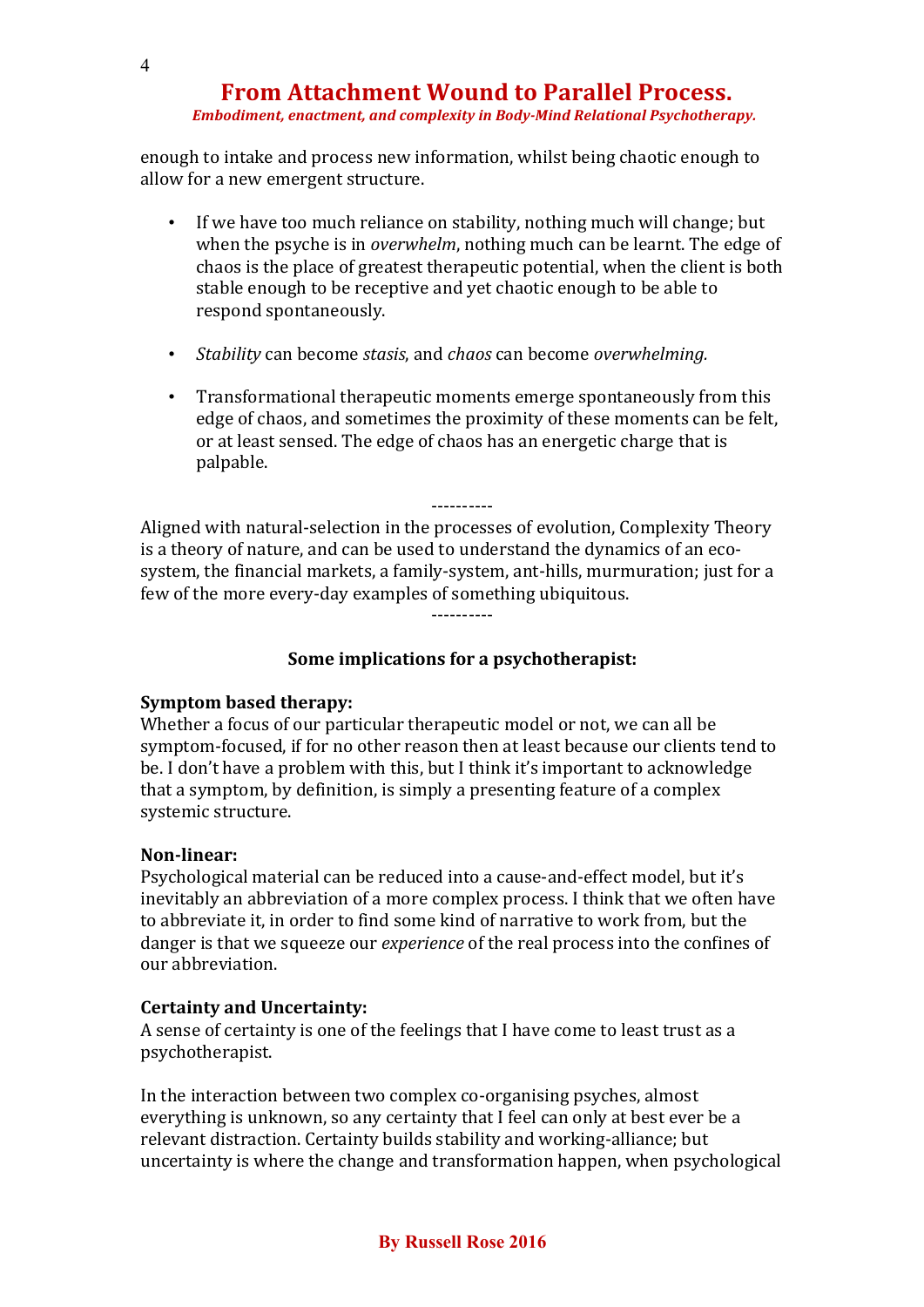*Embodiment, enactment, and complexity in Body-Mind Relational Psychotherapy.*

structures begin to break down and spontaneously re-organise; at the edge of chaos.

I like the Heisenberg Uncertainty Principle, but as a metaphor only; basically, that we can only know one thing by not knowing another.

----------

Uncertainty helps us to stay near to the edge of chaos. Certainty helps us to stay near to the edge of stability. ----------

----------

#### **Less is more: (relating to chaos theory)**

Input does not equal predictable output. A seemingly minor intervention can have a dramatic effect; at times even have a considerable cascading effect as it impacts upon different relationships outside of the therapeutic encounter; just as a seemingly profound realisation can transpire to have surprisingly little ongoing impact on the client's functioning psyche.

#### **Stability and Chaos:**

Stability and chaos are two aspects of the same system, co-organised as well as paradoxically oppositional. They exist of and because of each other, and it's the dynamic tension between them that needs to be experienced and managed.

We each have our own subjective relationship to *stability* and *chaos*. We will each have a habitual position regarding how much stability we invest in, we will each have a habitual and reactive position in relation to particular themes or dynamics, and we will have a co-organised habitual *relational* position.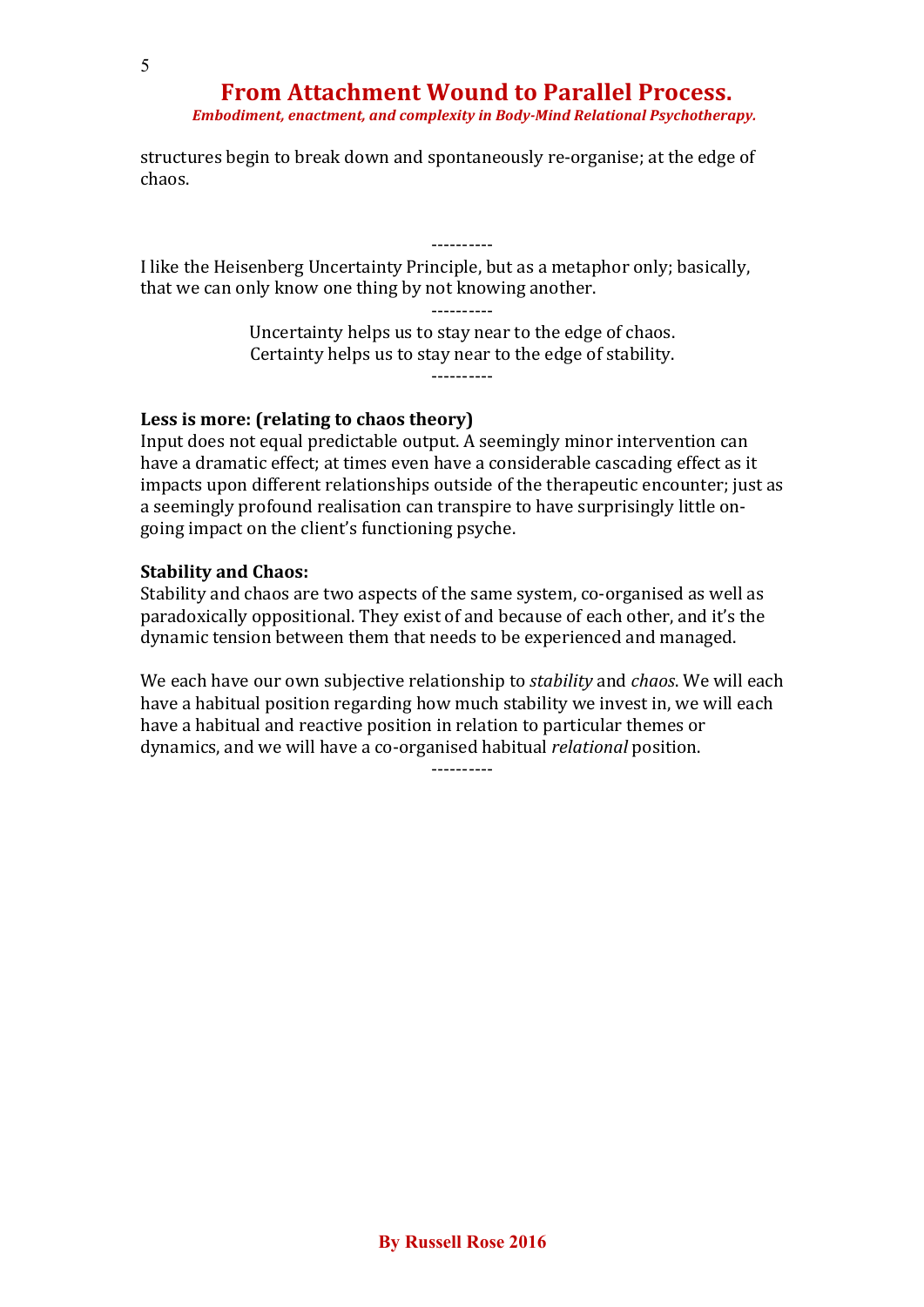*Embodiment, enactment, and complexity in Body-Mind Relational Psychotherapy.*

### **The Embodied Psyche:**

*'In PTSD a traumatic event is not remembered and relegated to one's past in the same way as other life events. Trauma continues to intrude upon visual, auditory, and/or other somatic reality on the lives of its victims. Again and again they re-live the life-threatening experiences they suffered, reacting in mind and body as though such events were still occurring. PTSD is a complex psychobiological condition."*

*Babette Rothschild. The Body Remembers: the psychophysiology of trauma and trauma treatment. 200*

*"Every muscular rigidity contains the history and meaning of its origin. Its dissolution not only liberates energy…but brings back into memory the very infantile situation in which the repression had taken place."*

*Wilhelm Reich. The Function of the Orgasm. 1937*

*"Nature appears to have built the apparatus of rationality not just on top of the apparatus of biological regulation, but also from it and with it." Antonio Damasio: Descartes Error: emotion, reason, and the human brain.*

*"…our body, like our psychic properties and potentialities, emerges out of the emotional ambience and bodily-interaction with our care-givers. Our personal body unfolds and develops its individuality in the context of its relationship to and with an other and other bodies.*

*Suzy Orbach. The Body in Clinical Practice*

*"The body is anchored in the here and now while the mind travels to the past and future." The Buddha*

----------

I understand the Body and Mind to be mutually informative, mutually responsive, and mutually dependent in the on-going expression and development of the psyche and the sense of self.

This guiding premise of Body Psychotherapy can be seen as being in opposition to the implications of Descartes' Dualism, given legend by the phrase "I think, therefore I am", in which the processes of the *dynamic mind* are understood as being separate from the processes of the *mechanical body*.

It's been eighty years since Wilhelm Reich began to demonstrate the biopsychologically interwoven nature of the body and mind; and for Reich, 'Character Analysis'. (1934) was the natural elaboration of Freud's largely discarded search for *the biological psyche*.

---------- Muscular structure and expression, emotional somatic sensation, subtle body, cognition, and energetic processes were linked to The Autonomic Nervous System and developmental stages, in a holistic model that understood trauma to be complexly in-laid into the complex body-mind system; forming, what he referred to as, Character Structure.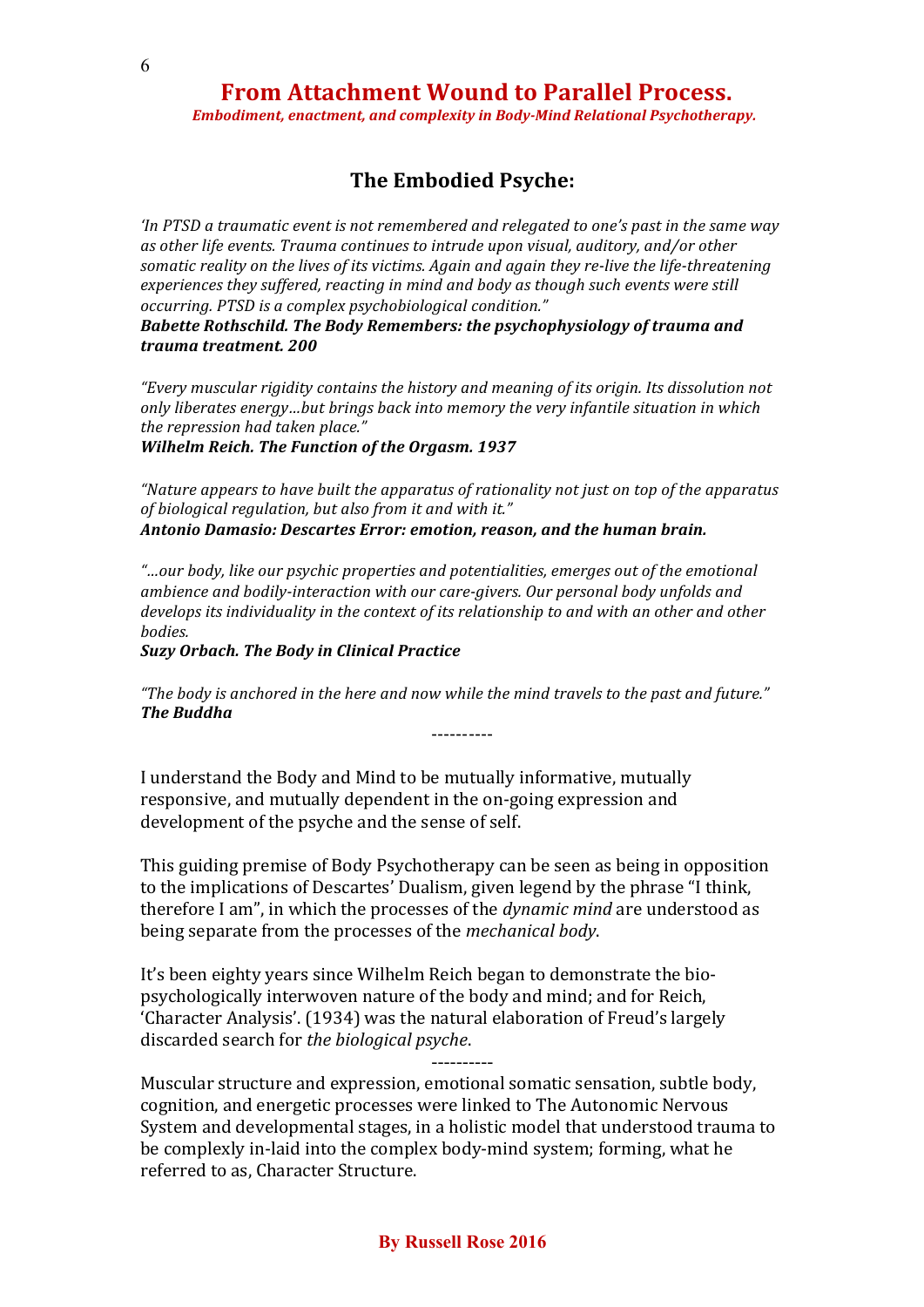*Embodiment, enactment, and complexity in Body-Mind Relational Psychotherapy.*

----------

It has now been twenty years since neuro-science both demonstrated and began to greatly elaborate upon Reich's early work; but yet our cultural understanding hasn't shifted much at all. We speak about the body in the third-person, as something that we *have* rather than something that we *are*. It seems increasingly our cultural habit to use the body as a fashion-accessory, as marketing for the false-self, and we tend only to address it when it is not working properly or when it is imagined to be imperfectly formed.

Experientially we haven't caught up with our own science yet; in itself, a good example of a body-mind split. We *know* it, but resist *being* it, and are culturally inattentive to this pervading conflict.

The brain is body, as are the nervous, hormonal, muscular, digestive, circularity, and respiratory systems; all of which being mechanically and energetically responsive and adaptive in times of emotional conflict or trauma, individually and systemically.

----------

The Enteric Nervous System of the gut, comprising an estimated 100 million plus neurons, is often now referred to as the second brain, and is increasingly being recognised as a highly significant organ in emotional processing and intuitive resonance. The vagus nerve connects the guts and the brain, and it's interesting to note that 90% of the information that travels the vagus nerve goes upward from the gut to the head. It's the guts that largely inform the brain, not the other way round.

Most of this is of course unconscious, but it's a central aspect of the practice of a Body Psychotherapist to spend time connected to the sensory movements of the enteric nervous system. It's often the famous gut-instinct, the intuitive brain, that informs me of conflict within myself, of dissonance in the therapeutic relationship, to know when something feels at odds with the narrative, when something is happening that I'm not consciously aware of.

And, beginning with Antonio Damasio, Neuroscience has clearly demonstrated that even the most concrete of *rational decision-making* relies, first and foremost, upon *somatic markers*, intuition and emotion. Just because we are not always aware of the influence of our somatic-emotional response upon a supposedlycognition moment does not mean that it's not happening.

----------

----------

So I would say that, theoretically at least, I *am* my body, and my mind, every subtle complex feedback loop between them, every sensation, spontaneous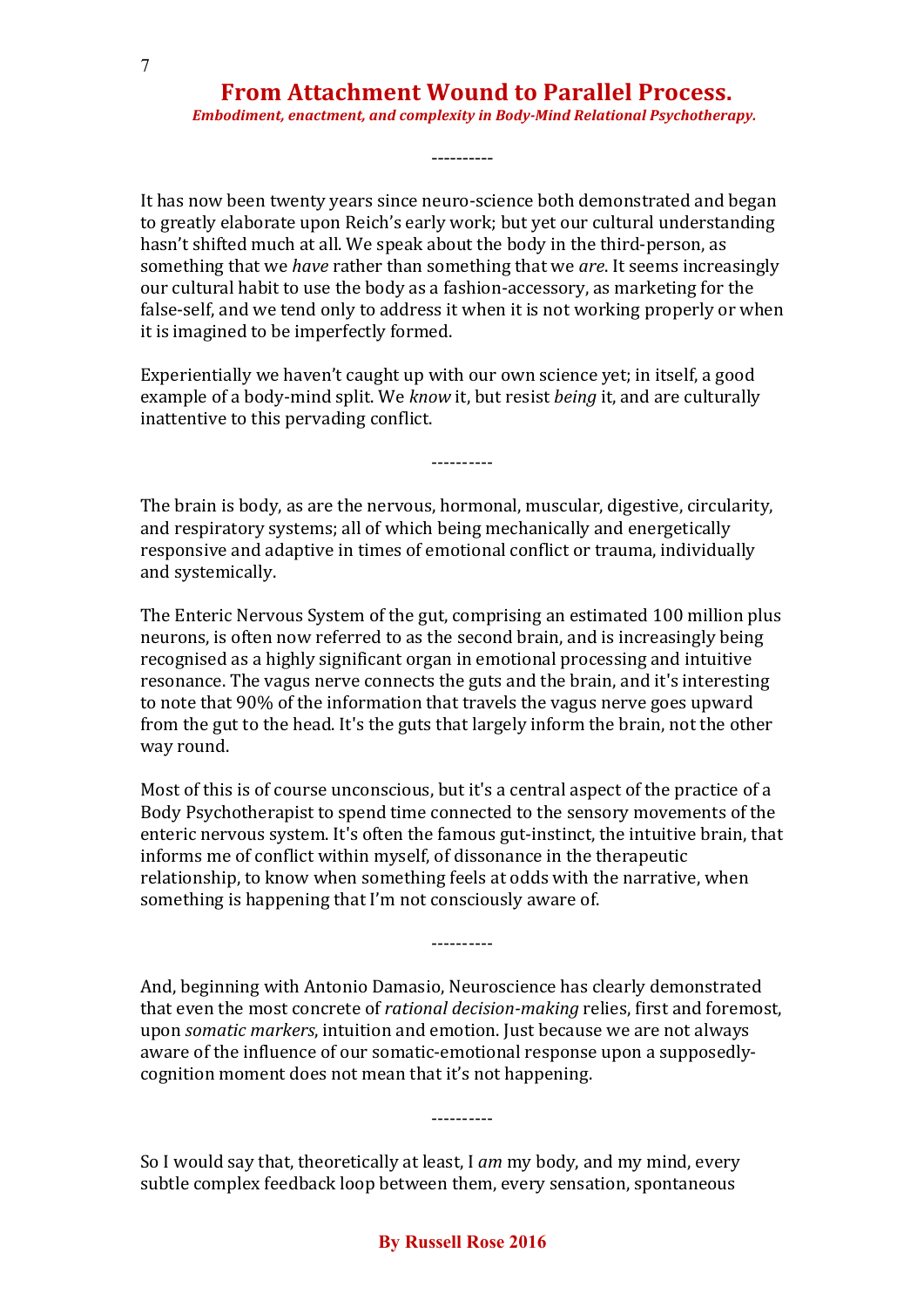#### *Embodiment, enactment, and complexity in Body-Mind Relational Psychotherapy.*

movement, habitual structure, every intuition, every thought and reflection, every image, pattern of tension and collapse; *and* every conflicted opposition between these various aspects of myself.

The body and mind are entirely interwoven aspects of each other, and their innumerable elements constitute a Complex Adaptive System.

----------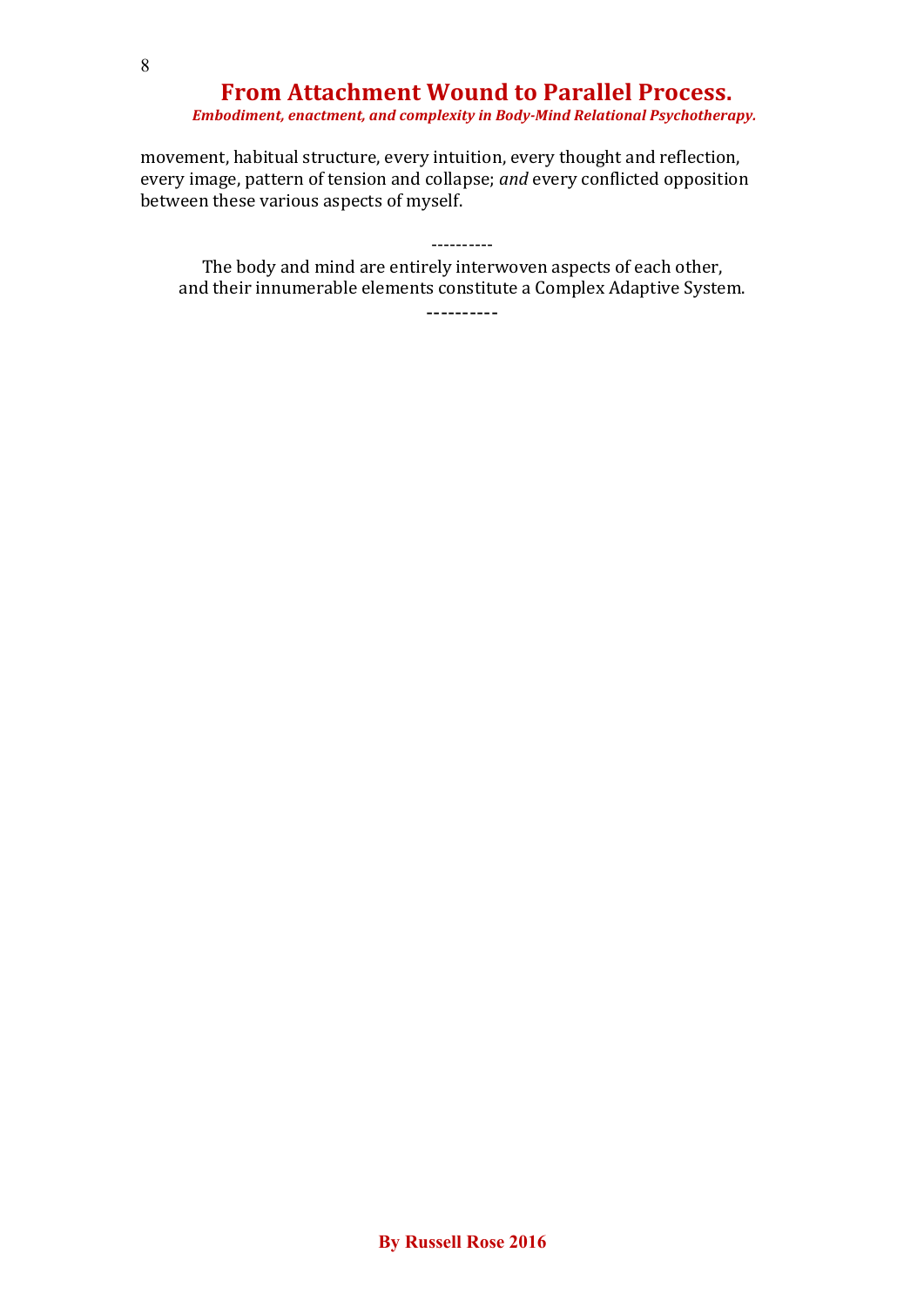*Embodiment, enactment, and complexity in Body-Mind Relational Psychotherapy.*

### **Intersubjectivity:**

"…*just how ubiquitous it is and how equally inevitable is the evocation of the analyst's past in terms of re-creating an emotional scenario*." **Maroda 1998**

*"With regard to psychological development, for example, we have proposed that the "organization of the child's experience must be seen as a property of the child-caregiver system of mutual regulation" and that it is the "recurring patterns of intersubjective transaction within the developmental system [that] result in the establishment of invariant principles that unconsciously organize the child's subsequent experiences"* **Stolorow and Atwood: The Intersubjective Perspective. Psychoanalytic Review 1996**

*"Any pathological constellation can be understood, from our perspective, only in terms of the unique intersubjective contexts in which it originated and is continuing to be maintained."*

*Stolorow and Atwood: The Intersubjective Perspective. Psychoanalytic Review 1996*

*"There is no such thing as a baby, there is a baby and someone."* **Donald Winnicott.**

Central to my processing is *Intersubjectivity*, a tenet of which being that all psychological material in the therapeutic encounter is co-created. Transference isn't always one-way or even bilateral, but a coalescence of mutually dissociated energies that sometimes rise in consciousness far enough to be abbreviated into a named transference or counter-transference.

----------

I don't understand how psychological material could be anything other than cocreated within the therapeutic encounter. It is how humans subtly interact, and the various conscious professional structures that we put in place, whilst serving to analyse and understand subtle organizing dynamics, cannot protect us from becoming unconsciously involved in them.

From the beginning of life, the mind is being nourished and built *not in isolation* but in the context of *an other* and, although as we get older we hopefully develop a clear separate *sense* of self, our *dissociated* selves continue to co-organise relationally and systemically.

We construct each other in terms of transferential perception, and we construct each other in terms of transferential experience. We read, ingest, and map into each other's psyches through non-verbal communication that includes energetic exchange; subtly co-regulate *and occasionally trigger* each other's wounds.

Our respective complex adaptive systems form a *relational* and *systemic* complex adaptive system, feedback loops meeting feedback loops in a continual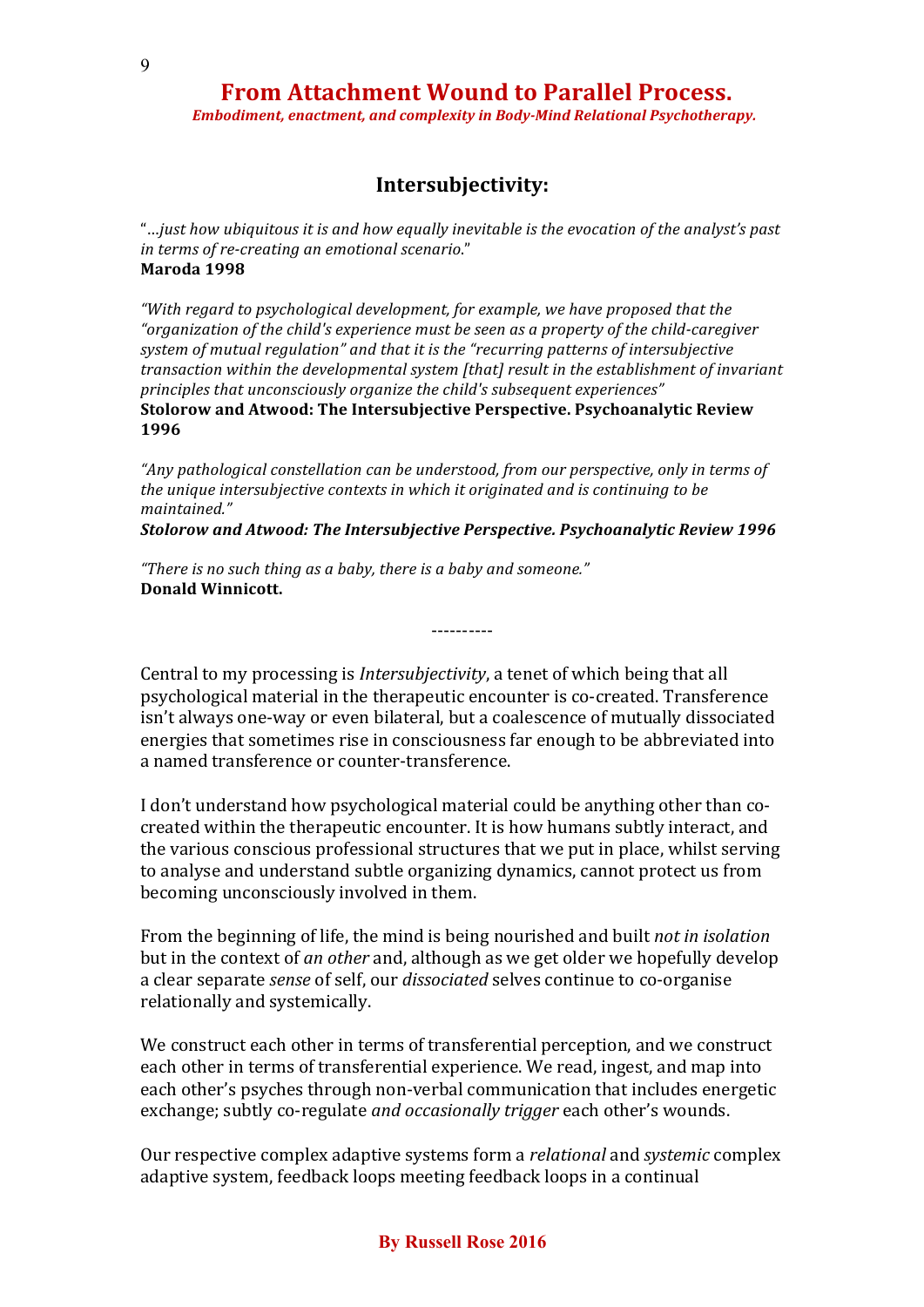*Embodiment, enactment, and complexity in Body-Mind Relational Psychotherapy.*

interwoven exchange of information and energetic resonance; seeking *stability and* seeking *the edge of chaos* from where an evolved new structure might emerge.

The possibility of psychological material being anything other than co-created feels remote and counter-intuitive to me, and I always assume that I'm an active unconscious aspect of whatever story unfolds in therapy; not so much that I've *become* an aspect of the story, but that I *am* an aspect of the story; and vice versa.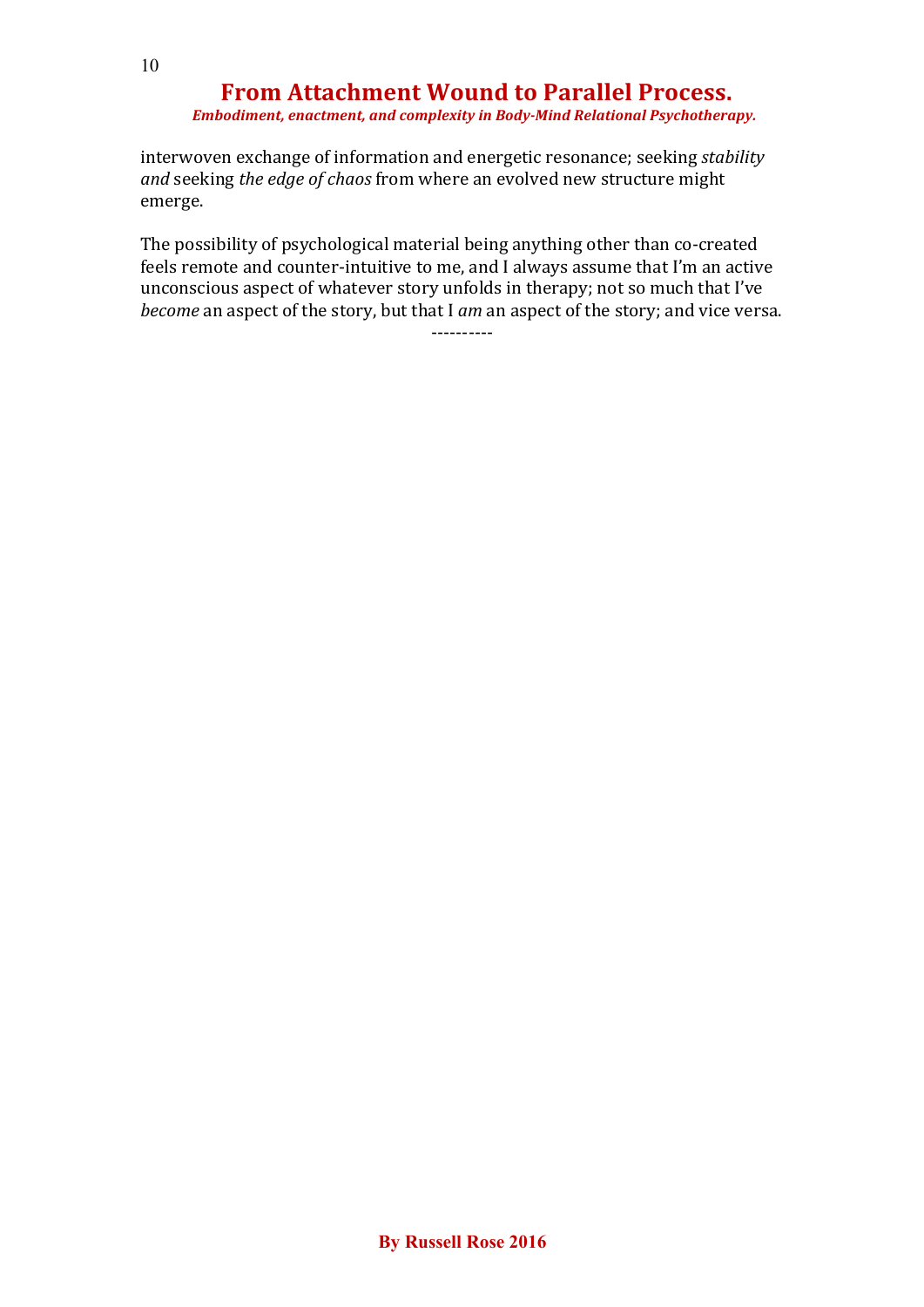*Embodiment, enactment, and complexity in Body-Mind Relational Psychotherapy.*

### **Attachment wounds** *to* **Internalised Body-Mind Object-Relations:**

"…*I have suggested that pathological dissociation represents an early forming bottom-line right-brain survival defence against overwhelming, unbearable, painful emotional experiences, including those generated in relational attachment trauma*." **Allan Schore. The Science of the Art of Psychotherapy.**

*"…the only reason and the only way a past wound can re-appear and be re-experienced in the client's current life (as well as manifest in the here-and-now interaction between client and therapist) is because it has been internalized and stored. Wilhelm Reich showed that the bulk of this was not a mental process, but relied on 'body memory': our accumulated life experience, our whole life history – including our unresolved traumas and wounds – is frozen into our organismic system across all body-mind levels, as a habitual pattern he called 'character armor'. When a wound is frozen in time and structured into the bodymind, what this means in simple terms is that on some level of somatic reality the trauma is constantly experienced as if it were happening NOW*." **Michael Soth: How the wound enters the consulting room.**

*"I would rather be the child of a mother who has all the inner conflicts of the human being than be mothered by someone for whom all is easy and smooth, who knows all the answers, and is a stranger to doubt."* **Donald Winnicott.**

----------

Attachment wounds begin as relational wounds, with conflicts or ruptures in a primary relationship remaining unresolved, and becoming integrated into the psyche as conflicted body-mind objects, *that are a parallel of the primary relational conflict.*

Any level of body-mind *experience* and *conflict* will carry a representation of an aspect of the primary scenario; and if we bear in mind all of the factors that need to be considered in body-mind emotional processing, we can see that there a considerable potential for conflict. For example:

- The initial startle-reflex, the immediate bracing against shock.
- The instinctive fight or flight response.
- Possibly a more considered fight or flight response.
- A habitual fight or flight response, in conflicts that are repetitive.
- A counter-habitual fight or flight response, the urge to challenge the habitual position.
- Preservation of physical health.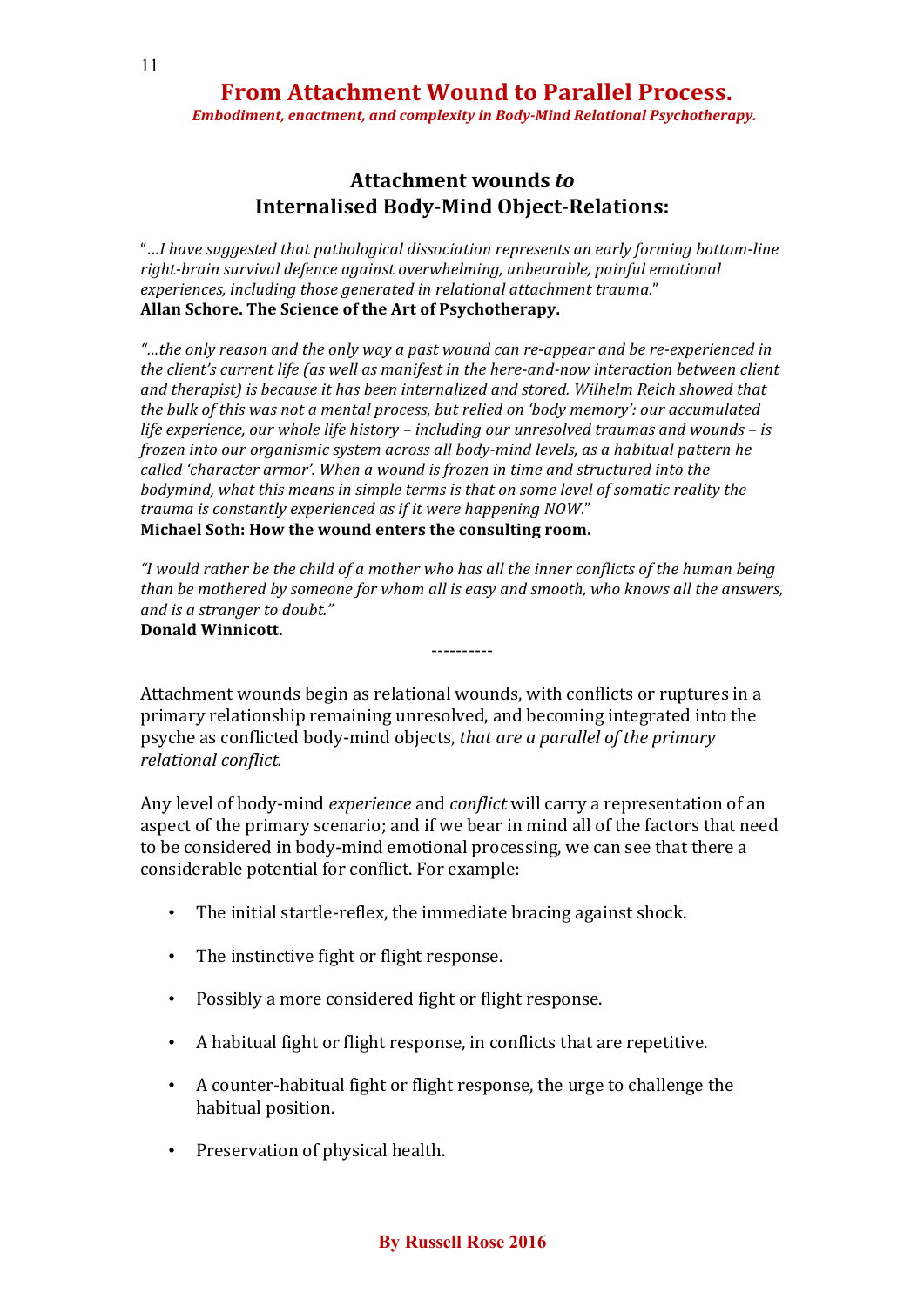*Embodiment, enactment, and complexity in Body-Mind Relational Psychotherapy.*

- Preservation of psychological stability.
- Preservation of dignity and self-esteem.
- Preservation of the stability and self-esteem of *the other*.
- Preservation of the relationship.
- The need to release the pressure of unmanageable feelings.

There is broad scope for conflict, and each urge will be represented by unique somatic patterns of tension and physiological process. In attachment crises there will be conflict between different positions, as some will fundamentally support each other whilst others fundamentally won't. These conflicts can be worked through or exacerbated at several different stages in the process of emotional integration.

- There is the duration of the initial wounding relational experience.
- The phase of body-mind expressions and inhibitions.
- The phase of physiological release, such as crying, panting, sweating.
- The phase of reflection and unwinding; trauma receding.
- The phase of body-mind integration, and relational integration.

At any of these stages, the wound can be unwound and understood, exacerbated, repeated and reinforced, or a secondary wound thrown in. In on-going attachment wounds, it can obviously be assumed that these opportunities for release and integration have not been navigated healthily; and that, especially if repetitive, which attachment-wounds tend to be, considerable body-mind adaptation may be needed to cope with the pressure of conflicted positions.

----------

Patterns of tension become fixed in habitual positions and conditionedresponses, each a parallel of the primary conflict; and aspects of the wounding drama become internalized as *conflicted body-mind object-relations*. These might relate to subjective states, interactive states, or frozen moments; seen, felt, heard, or sensed.

Words and phrases, facial expressions and body postures, attitudes and dynamics; dramatic and subtle psychological adaptations, respiratory patterns, energetic resonance; any might represent frozen moments from a primary drama.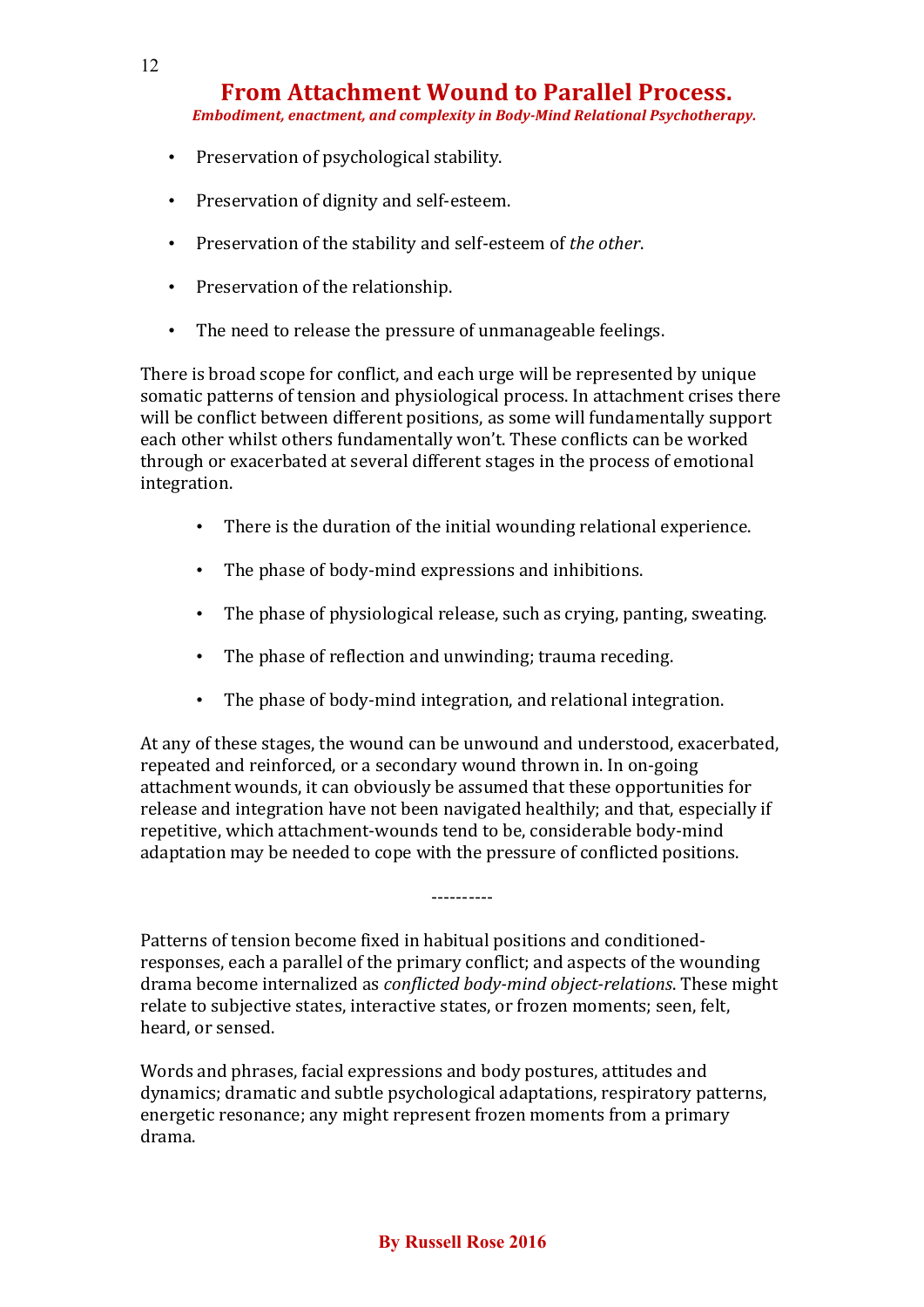#### *Embodiment, enactment, and complexity in Body-Mind Relational Psychotherapy.*

In service of inner and relational equilibrium, some aspects of this internalization will be identified with, some dissociated from, and the body-mind ego-structure will re-configure to support the manageable version of the story, rather than necessarily the story itself. What is dissociated from will express itself in non-verbal communication, the well-spring of transferential dynamics.

> ---------- The attachment wound is internalized as conflicted body-mind object-relations.

The *relational* conflict becomes an *internal* conflict, An enactment and parallel of the primary attachment-wound ----------

When David broke down in therapy, when he was emotionally overwhelmed by it all, he became violently angry with himself, then looked terrified; in a perfect rendition of the triadic family dynamic of his mother routinely falling to pieces, his father routinely responding with anger and occasional violence, the little boy listening in from his bedroom door, terrified.

Each character from the primary drama was present, enacting the story over again from within David's body-mind system; the primary attachment trauma dynamically internalized, accessible again in his body-mind relationship with himself.

His whole body-mind moved from being excessively distraught about something, to being angry with himself, to hitting himself, to looking scared. When these episodes happened, I went through the gamut of feelings myself, but strongest in me was anxiety, because I just did not know what to do.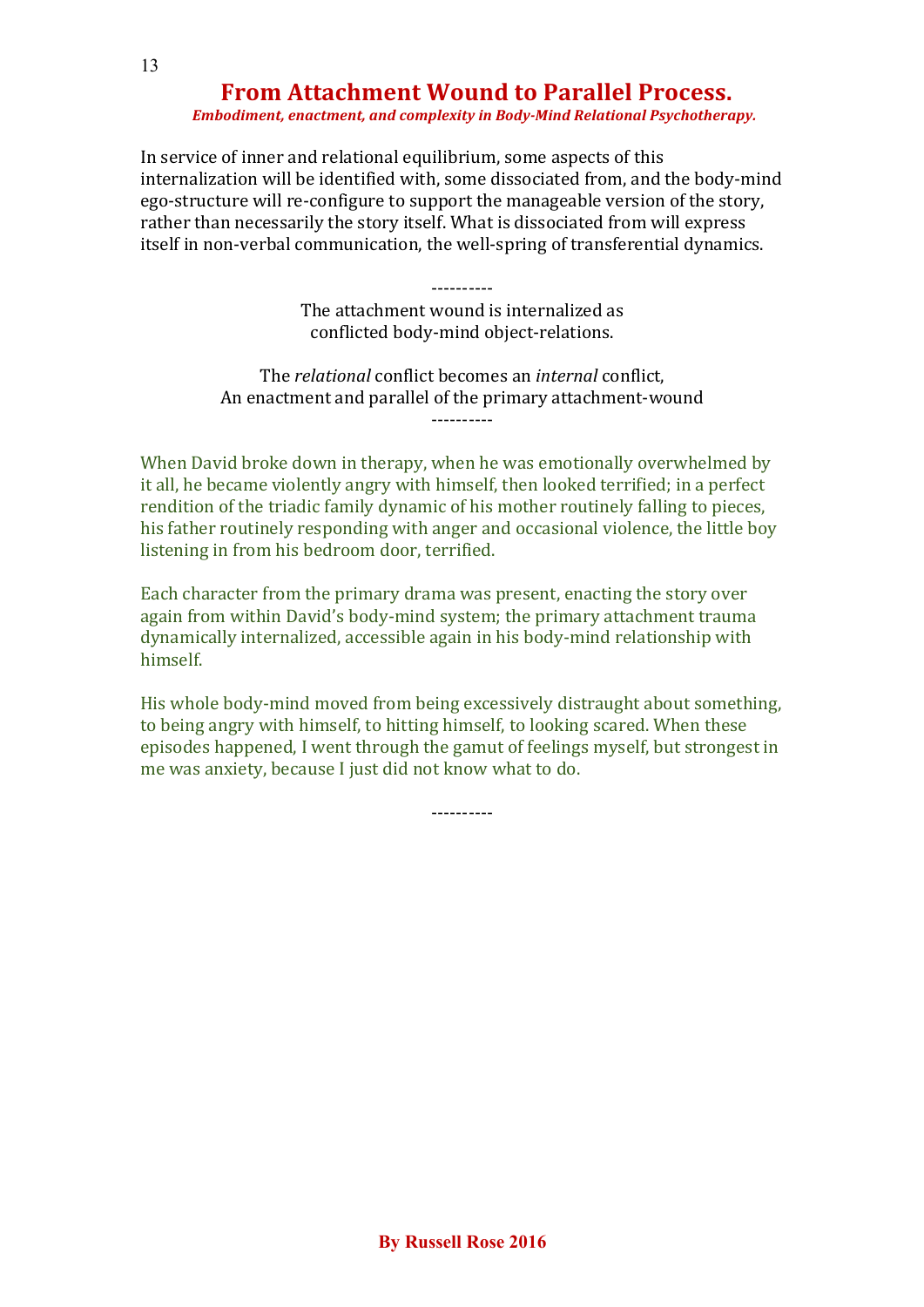*Embodiment, enactment, and complexity in Body-Mind Relational Psychotherapy.*

### **Internalised Body-Mind Object-Relations** *to* **Enactment in The Therapeutic Relationship:**

*"…this is the central paradox of our profession: the re-enactment of the wound and its transformation occurs spontaneously. In surrendering to the re-enactment, the therapist has a sense of losing their position, and the last vestiges of medical-model duality – of the therapist remaining outside the wound, supposedly acting on it – are temporarily deconstructed. In the language of complexity theory, at this chaotic-edge, far from equilibrium, a new configuration of the system can emerge*." **Michael Soth: 'How the wound enters the consulting room."**

*"It is now a clinical truism that experience dissociated in the strong sense – dissociated with unconscious defensive purpose – does not simply disappear into some untended part of the mind, but is instead repetitively externalized, unconsciously enacted in relationship."* **Bromberg: 'Standing in the Spaces: essays on clinical process, trauma, and dissociation.**

----------

As psychotherapists, we all know the experience of clients acting out old wounded dynamics within significant relationships, and it's very often that which brings a client to therapy in the first place. Humans seem to have an uncanny capacity to choose partners with whom we either re-enact certain primary dynamics, co-organise in defensive dissociation from them, or both; and it seems to me that it is the navigation of these conscious and unconscious patterns that determines whether a relationship can both co-evolve *and* maintain its fundamental stability. This is true of the therapeutic relationship also.

This is one of the primary underlying issues for the infant in an attachmenttrauma: there is the need to *evolve*, for example from dependence to independence, and there is the need to maintain the *inner* and *relational* sense of stability.

----------

- The need for inner stability.
- The need for inner evolution.
- The dissociated, habitualised and *conflicted* relationship between them….
- ….brought inevitably into the therapeutic encounter, both in conscious and dissociated aspects.

As psychotherapists we are well placed to unconsciously receive and inhabit this conflict. We are charged with deconstruction, with change and transformation,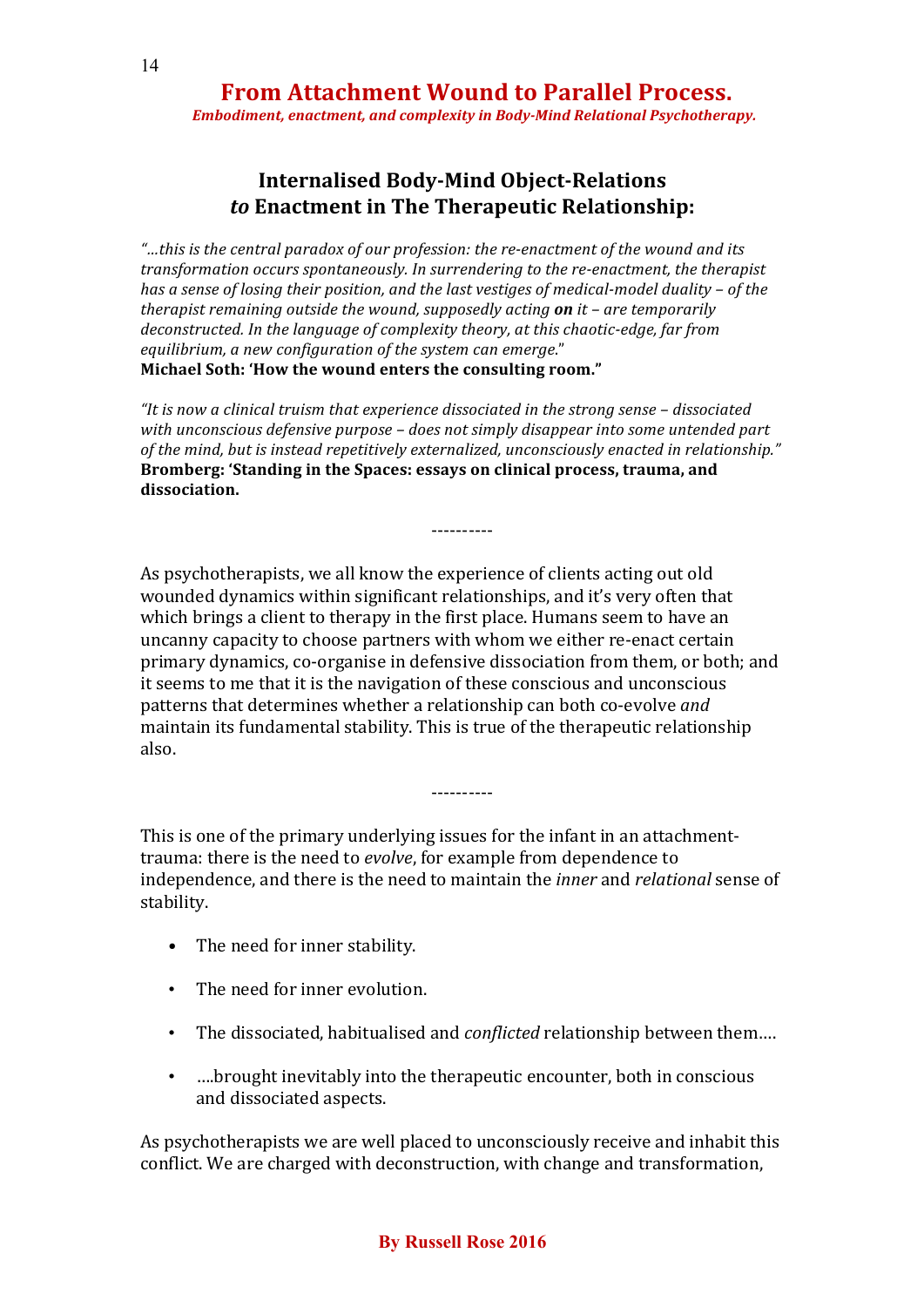#### *Embodiment, enactment, and complexity in Body-Mind Relational Psychotherapy.*

and yet we know that we must have a working-alliance strong enough to withstand any ruptures that will inevitably happen along the way.

We too are heavily invested in both *change* and *stability*. We want our clients to be able to face the unbearable, without it being unbearable; and our clients enter the therapy room wanting change, otherwise why be there, but are deeply resistant to the change that they crave, otherwise why *need* to be there. Even the most fragmented of clients is usually trying hard not to break down.

From the beginning, we are ripe for transferential and counter-transferential construct, and the intimacy, intensity, structure, and reflective capacity of the therapeutic encounter makes it inevitable that the two psyches in the room will be either co-organised around the wound, or organized around the defensive adaptations to it, or both, whilst the mutual need for stability *and* change coorganizes itself from moment to moment.

This is a largely unconscious process by definition, as it is the dissociated aspects of each self that are doing most of the co-organising, expressed in non-verbal communication that is read and ingested through right-brain to right-brain mediation, and mapped into the respective psyches by mirror neurons; effectively conjoining into *a relational body-mind system*, *a relational characterstructure*, that is, in one way or another, a parallel representation of the wounded patterns of both participants.

It was in supervision that I came to understand David's expressive relationship with himself to be a body-mind object-relations parallel of a primary attachment scenario, and it was a revelation to me.

----------

I had generally understood body-mind patterns as incomplete *internal* processes, and seeing that they could equally be frozen moments ingested from *anyone* or *any dynamic* within a primary scenario opened up my mind to the dynamic complexity of the psyche. We were, at least in part, composites of each other.

I believed intuitively that I was playing a role in this primary drama, that I wasn't just an observer, not just a witness but a participant in some way; and I decided that my job was to change the dynamic structure of the triad by stepping into it. David's father clearly had insufficient patience for his wife's anxiety, lapsing quickly from reassurance to anger to violence, and so I became highly engaged with David's distraught self.

In terms of presenting issues, *his distraught self* was thoroughly unrealistic. He imagined terrible consequences as a result of simple mistakes or errors in his thinking, that his life would now be ruined for example by forgetting to respond to an email about work, or by saying something to a prospective girlfriend that might have slightly upset or challenged her. Interesting though that he never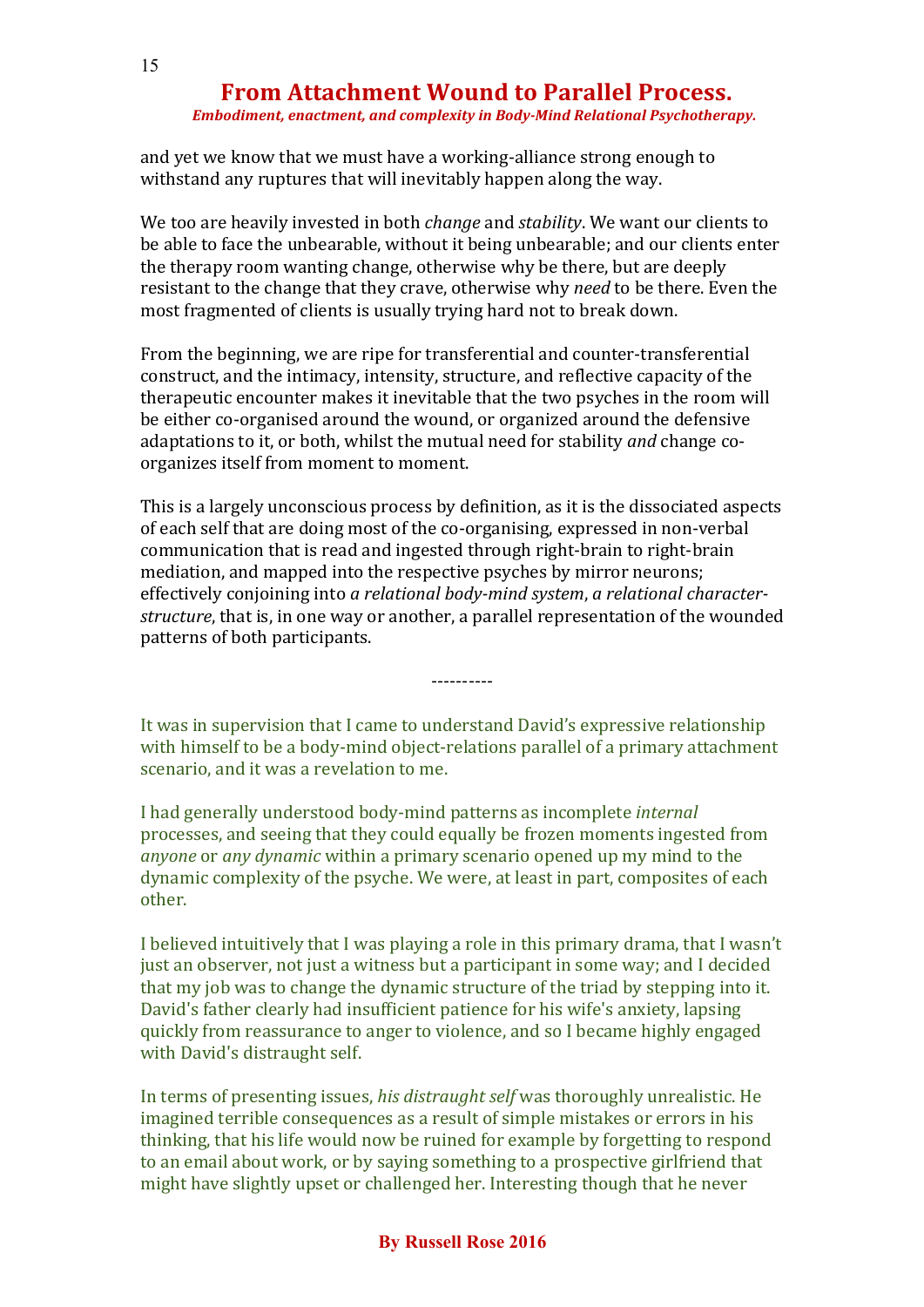*Embodiment, enactment, and complexity in Body-Mind Relational Psychotherapy.*

seemed to apply this to our relationship. He could be an absolute nightmare in sessions, but didn't seem to doubt my commitment to him.

I patiently explained things over and over to him, encouraged him to dis-identify with this panic and educated him about how to calm himself down, how to soothe himself, to separate himself just enough from his self-deprecating narrative to be able to see it as an unreliable interpretation of the sensations in his body.

However, he compulsively deflected me and my patient support, elaborating barely-rational arguments why this didn't make sense, why that wouldn't work, explaining that I just didn't understand; and so on. The only ever possible consequence was always bleak.

I became increasingly frustrated with him. I found him irritating, intransigent and stuck, unresponsive to obvious reason and common-sense. I held on to this irritation, of course, and imagined that it wasn't spilling out into the therapy, but I became aware of a quite distinct and disturbing pattern, whereby he would be more likely to become angry and hit himself the more irritated I secretly felt towards him.

I had become his father in the triadic drama, imploring the distraught mother to listen to reason, only eventually to lose his temper. I wasn't aware of feeling violent towards David, but he nevertheless completed the story by hitting himself.

I was upset with myself, and resolved to target the aggressor instead of unconsciously inhabiting him, figuring that one thing that had been missing in the primary scenario was someone able to stand up to the father. Heroically, I stepped in.

I quickly got into an argument with *his violent self*, refusing to support his selfattack by reminding him that he was being to himself as his father had been to his mother, and on a couple of occasions I stepped in physically, and restrained his fist.

David was furious with me, and I imagined that I was in combat with the father, who had finally found someone who could stand up to him, who was unafraid of his threats. However, David countered me with ease by arguing that it was surely better to hit himself than to hit someone else or kill himself, both being '*what he really wanted to do*'. This put me into a dilemma because, quite obviously, I too preferred him to hit himself rather than hit someone else or kill himself.

I felt hugely emotionally manipulated though and furious, and expressed a version of this to him. He expected me to have to witness violence *tacitly* for fear of the threat of escalation. He responded by hitting himself, defiantly and, in a moment of impotence, I told him that if he continued to do this I would stop working with him.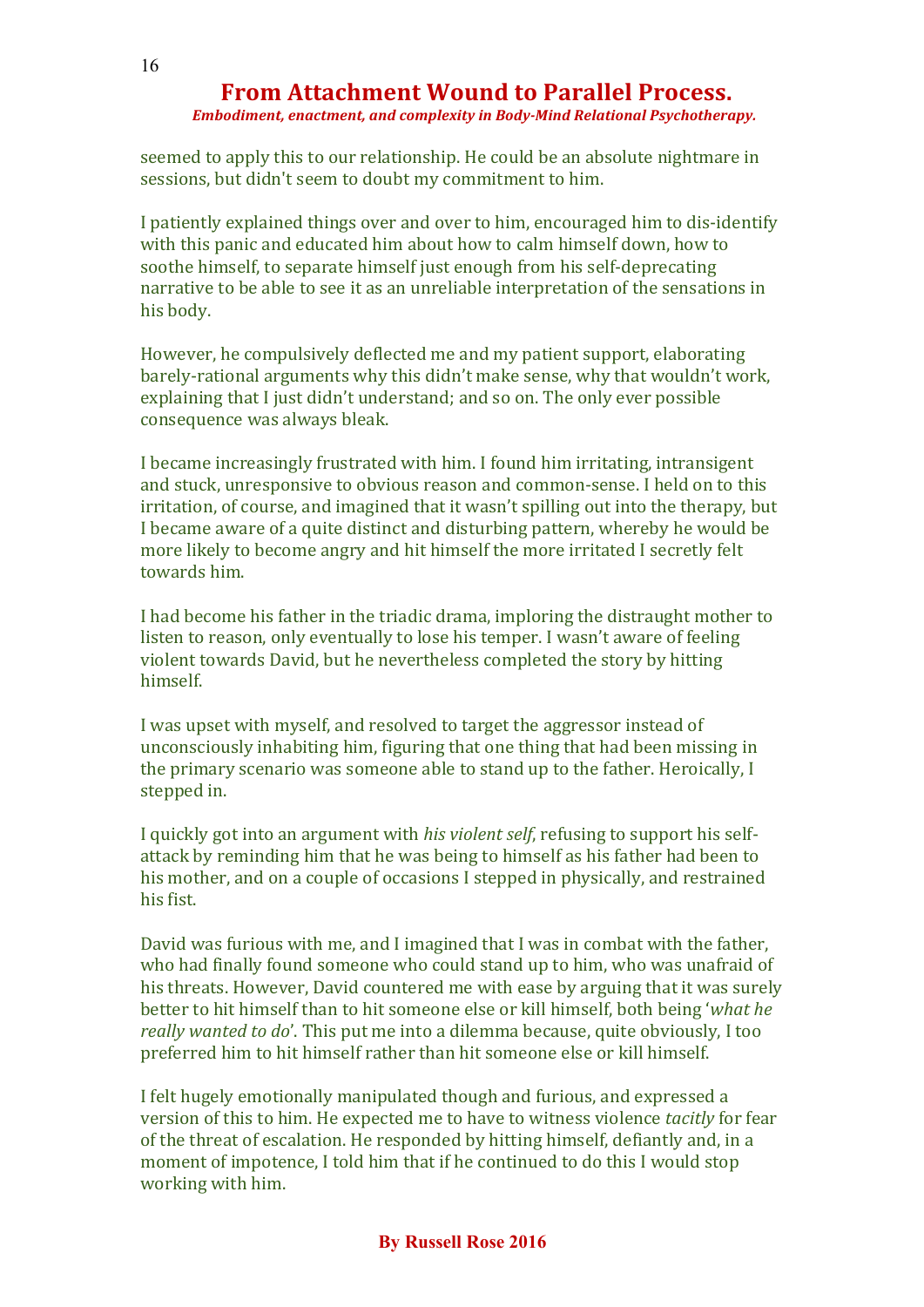17

# **From Attachment Wound to Parallel Process.**

 *Embodiment, enactment, and complexity in Body-Mind Relational Psychotherapy.*

He hit himself defiantly again, and the lie was exposed. I was left feeling powerless, and aware that I had walked into another perfect enactment, the primary version of which being the repeated threats of divorce that David's mother never followed up. She felt powerless and so did I.

#### ----------

The *internalised* conflict is re-externalized into a *relational* conflict;

An enactment and parallel of the primary attachment-wound.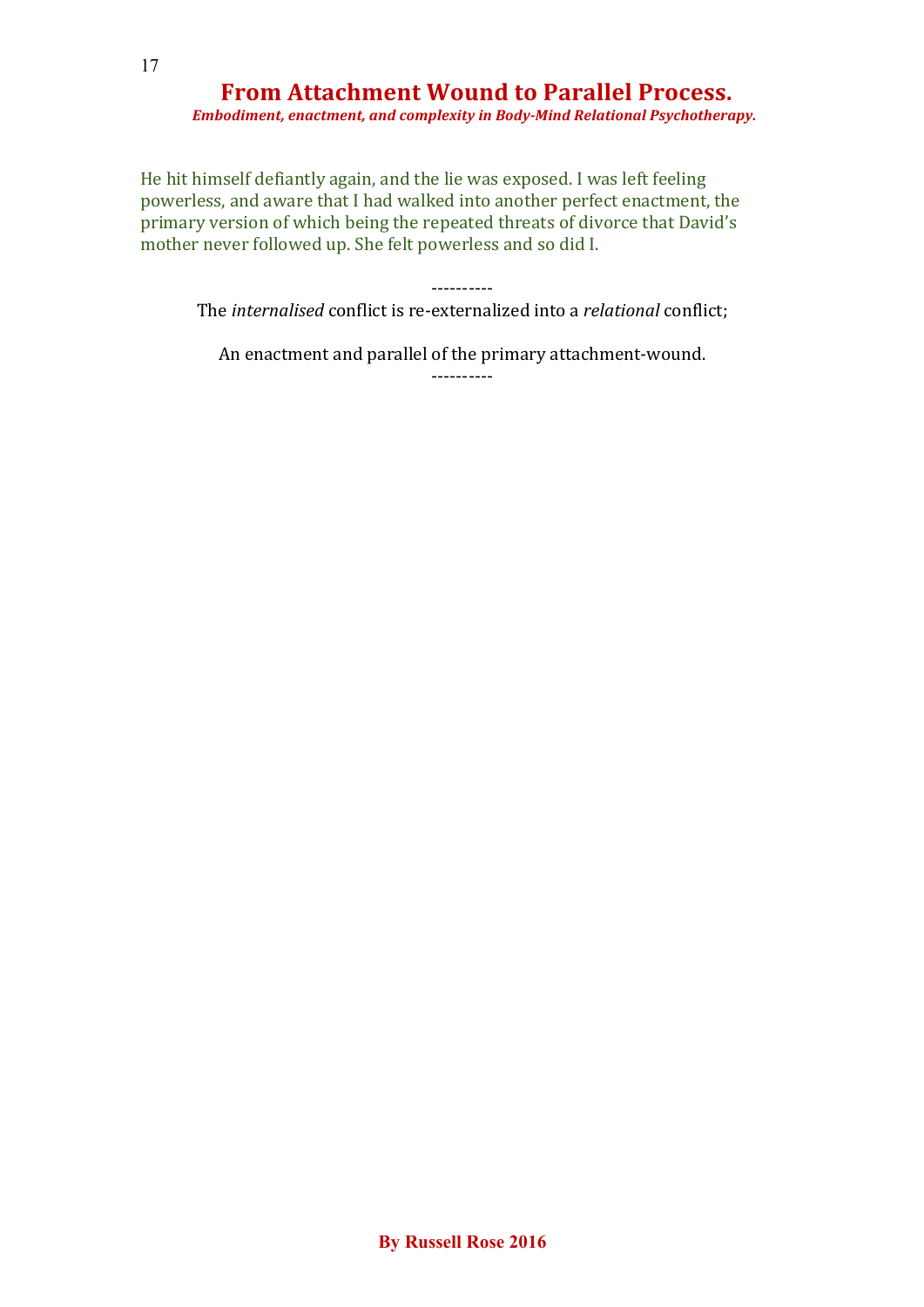*Embodiment, enactment, and complexity in Body-Mind Relational Psychotherapy.*

### **Parallel Process: The Supervisory Relationship.**

*"…processes at work currently in the relationship between patient and therapist are often reflected in the relationship between therapist and supervisor*." **Harold Searles. Collected Works 1955**

*"Parallel process [is] a fractal of the field….representing (even though in minute form) the structure of the larger whole….No matter how small the size to which it is reduced, the essential features of the field will remain present and available for inspection."* **Petrūska Clarkson. Countertransference, and Parallel Process in Transactional Analysis Psychotherapy and Supervision'.**

"*As supervisors we are as much a part of the systemic field as the supervisee or the client. We are a subsystem within the treatment system….We are in a web of mutual co-creation of the story and of the frame within which that story is understood from the moment that the system emerges."*

#### **Geoff Mothersole, 'Levels of Attention in Clinical Supervision**

"*Parallel process cannot happen if one person is totally healed, it can happen only when an unconscious process of one person touches the unconscious process of another person. Therapeutic task is not to stop this process, because it is not possible, but to figure out its meaning and find a way to bring it at a level of consciousness. The touch of the two unconscious processes is a space for growth for both sides; it is a chance for the development. A client, therapist even a supervisor, they all repeat their history. It is inevitable, it is OK. Impasses in therapy happen due to not recognizing relational unconsciousness."*

**Ken Evans. 2007 Oral Lecture**

----------

Parallel Process is the term applied to the experience of the underlying dynamics between the psychotherapist and supervisor *paralleling* the story of the client's dissociated psyche and attachment-trauma. The dissociated dynamic is enacted by them, and it is hoped that the relative distance from the immediacy of the client makes the relating-pattern more likely to be noticed.

Parallel Processing works in the same way as the conversion from internalized object-relations to enactment dynamics; non-verbal communication, right-brain to right-brain processing and mirror neurons passing the dissociated patterns down the line until they are seen.

First described, so far as I'm aware, by Harold Searles, Parallel Process was brought more into the mainstream understanding and application by Hawkins and Shohet with 'Supervision in the Helping Professions.'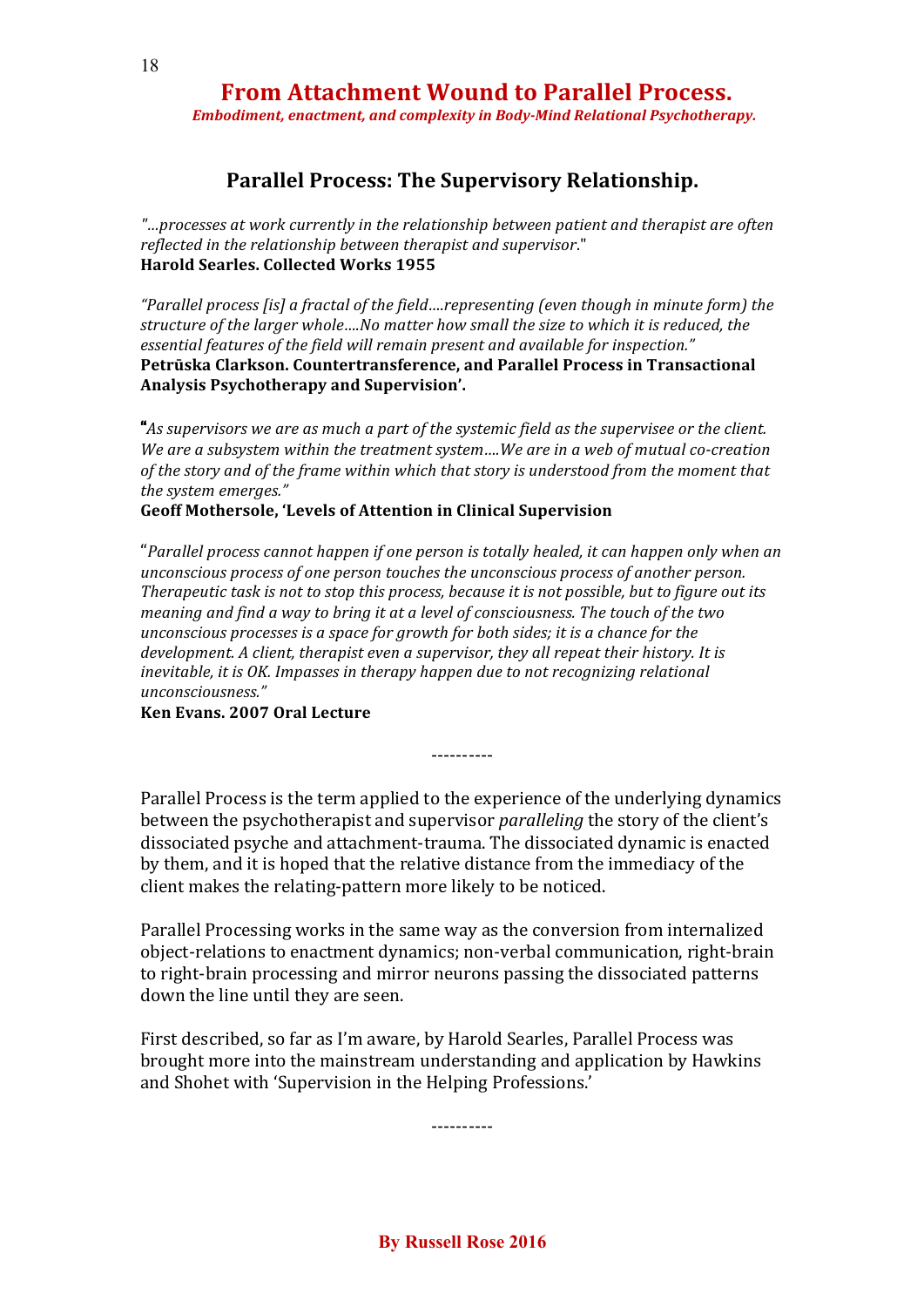#### *Embodiment, enactment, and complexity in Body-Mind Relational Psychotherapy.*

I came across 'Parallel Process' in the first year of my practice, in 1996, and it had a profound effect on me. It gave me a context for the sense that everyone entering a psychological field co-organises around and within it, and it gave direction to the early stages of my career.

Shortly following my qualification, I began working for a couple of organisations who supported people with mental health issues and learning disabilities in the residential settings. I ran a variety of groups on, in generalized terms, the integration of psychotherapeutic principles into those of the residential support service.

My passion though was for trouble-shooting, for working with a whole staff-team regarding a specific client who would be either in some kind of psychological rupture or a fixed behavioural pattern that remained unresponsive to normal interventions.

By some distance, the most useful perspective for me was Parallel Process, as I consistently experienced that an attention to the underlying dynamics between those of us in the training-room would come to tell us the story of the client's underlying wound and inhibiting conflict. It was rare that we were unable to elicit significant change in the client by an attention to ourselves.

These consistent experiences gave weight to my sense that, first and foremost, it was the here-and-now relationship that needed to be healed.

For further reading, please visit my website at **russellrose.co.uk** In the 'Articles' section there are several articles on this work with Parallel Process in groups. For examples:

- Forced Feeding. 1999
- Fried Breakfast for the Soul. 1999
- Bobbing on the Surface. 2003

I felt at breaking-point, and started to become fearful of our sessions. I didn't know how to respond to him. Everything I did felt wrong, and I was confused and anxious most of the time.

----------

I was also annoyed with my Supervisor. We were completely locked-up, and I was really feeling like the junior therapist that I in fact was. I needed him to come up with something. However, he owned up to feeling much as I did, including feeling irritated with me for 'mistakes' that I, in turn, felt that he had encouraged in me. Neither of us knew what to do.

It was only when I inhabited and owned just actually how scared I was about going back into the room with David that the story opened up for us. My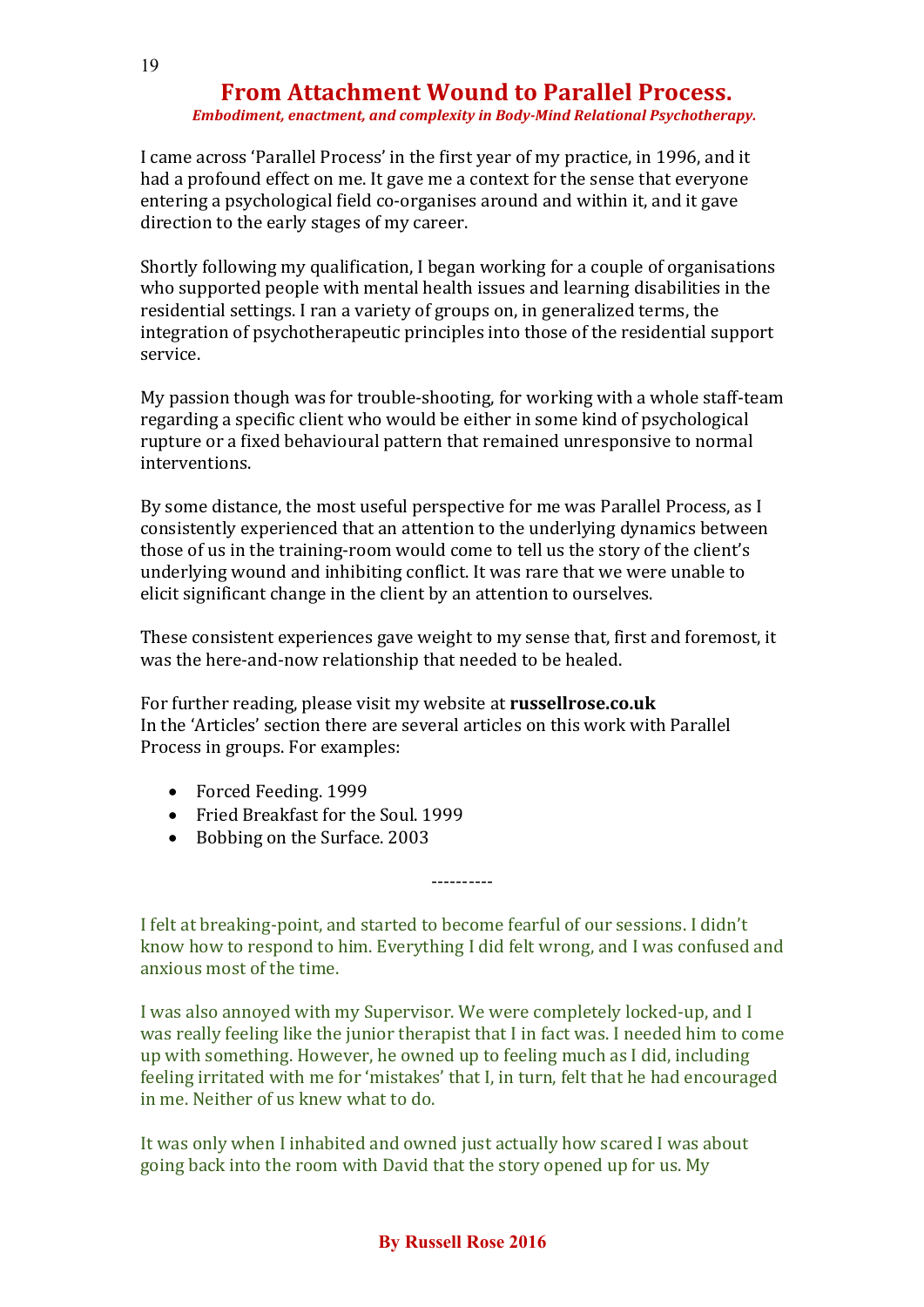*Embodiment, enactment, and complexity in Body-Mind Relational Psychotherapy.*

supervisor admitted that he hadn't been really taking my fear seriously, that he had figured that I was sturdy enough to survive it.

Generally I would say that I am pretty resilient. Not that much scares me in the therapy room, and in any case I don't feel particularly scared of being scared. However, it's also a habitual position of mine to refuse to succumb to fear, and to thereby ignore it. This aspect of me I affectionately refer to as my Adolescent Hero, courageous and kind but driven at times by misguided imperatives and an inclination to disregard his own feelings.

My supervisor also owned that he too had been feeling quite anxious about talking about David with me, because he hadn't known what to do either.

He hadn't fully engaged with my fear, I habitually ignored my fear, and neither of us had noticed the significance of this underlying dynamic in my client's story; the little boy in the doorway of his bedroom, terrified as he listened to the escalating chaotic drama. I was scared of entering the room that he was scared to leave.

Whereas our previous *enactment insights* had excited me, albeit temporarily, this one didn't. I felt upset, scared, and guilty. I was a part of it, rather than acting upon it.

----------

20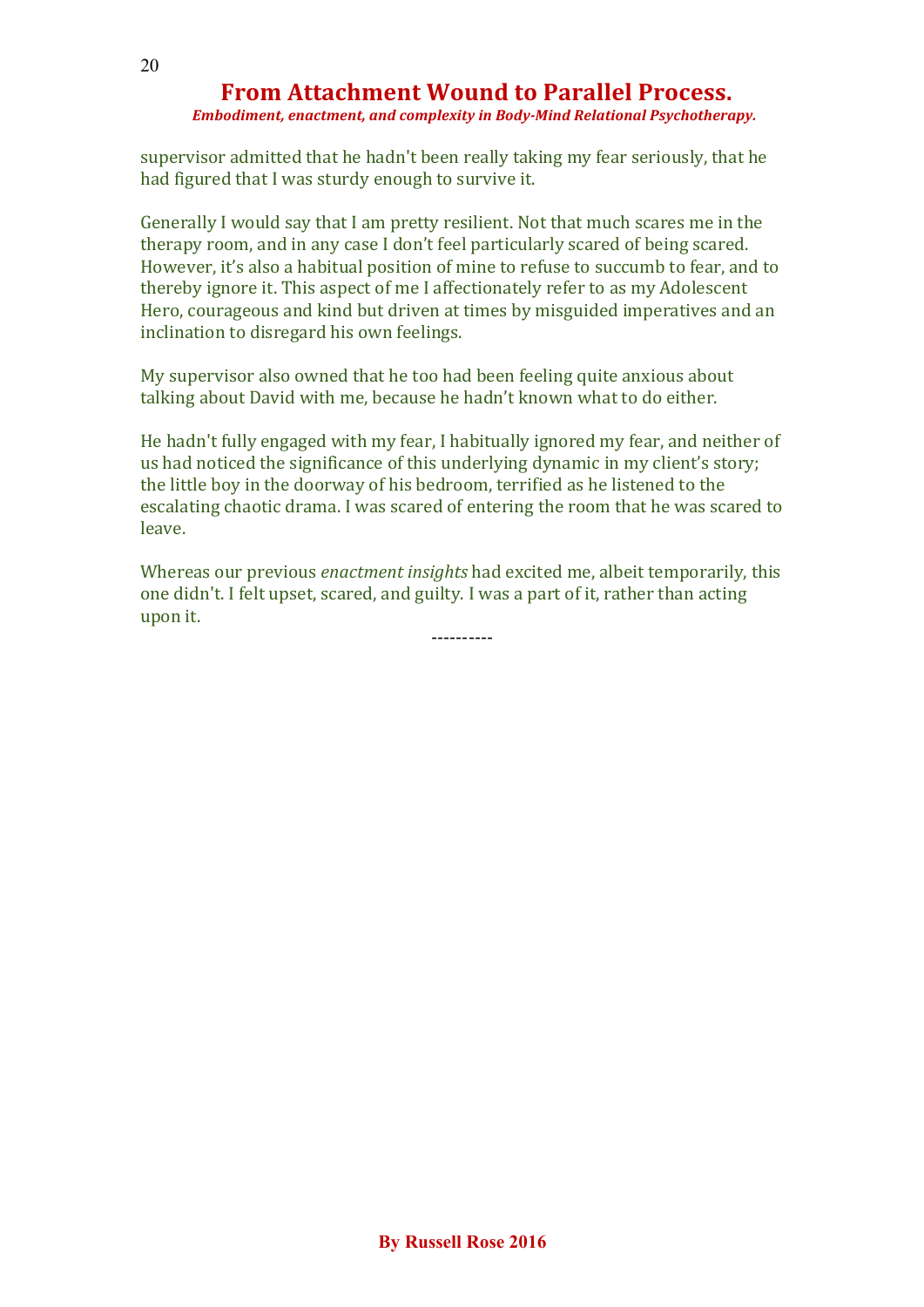*Embodiment, enactment, and complexity in Body-Mind Relational Psychotherapy.*

## **From Parallel Process** *back to* **the Therapeutic Relationship**:

When David next went into this triadic re-enactment, I pretty much ignored the aggressive father and the over-wrought mother, focusing almost entirely on the terrified child; and I did so with a strong sense of guilt that I had not done so before - an enactment, we might say, of how his parents *should* have felt had they found their way beyond themselves and even wondered about the impact of all of this on their boy.

The first few times this happened, the anxious mother become louder, or the aggressive father more threatening, but I felt quite clear that she got on my nerves and that he didn't scare me. It wasn't long before David stopped hitting himself and the child began to emerge from the bedroom door.

David admitted to an agoraphobia that he'd hidden from me. He did go out, but rarely, reluctantly, and almost never socially. He felt that he didn't understand how the world worked, and felt scared of imminent violence. He had never really been able to leave the slightly-ajar bedroom door and step into the world beyond.

Gradually over the next couple of years, I spent a lot of time with his fear of life, traumatised into his body-mind system. I worked hard at calming him down, at slowly teaching him how to calm himself down, at dis-identifying from his fearful narrative and embodying the realisation that he was responding to the world as a little boy might, rather than the somewhat strapping adult that he'd grown into.

I encouraged an image of his fully-grown man leading his little boy out of the bedroom and into the outside world, assuring him that I felt confident that he would and could protect him. For a while he referred to the image, but as his confidence grew so did his inclination to visit places that children wouldn't be allowed in to; and he stopped taking about him.

The last I saw of David he was in an established relationship, the first he'd ever had, and was thinking hard about getting a job.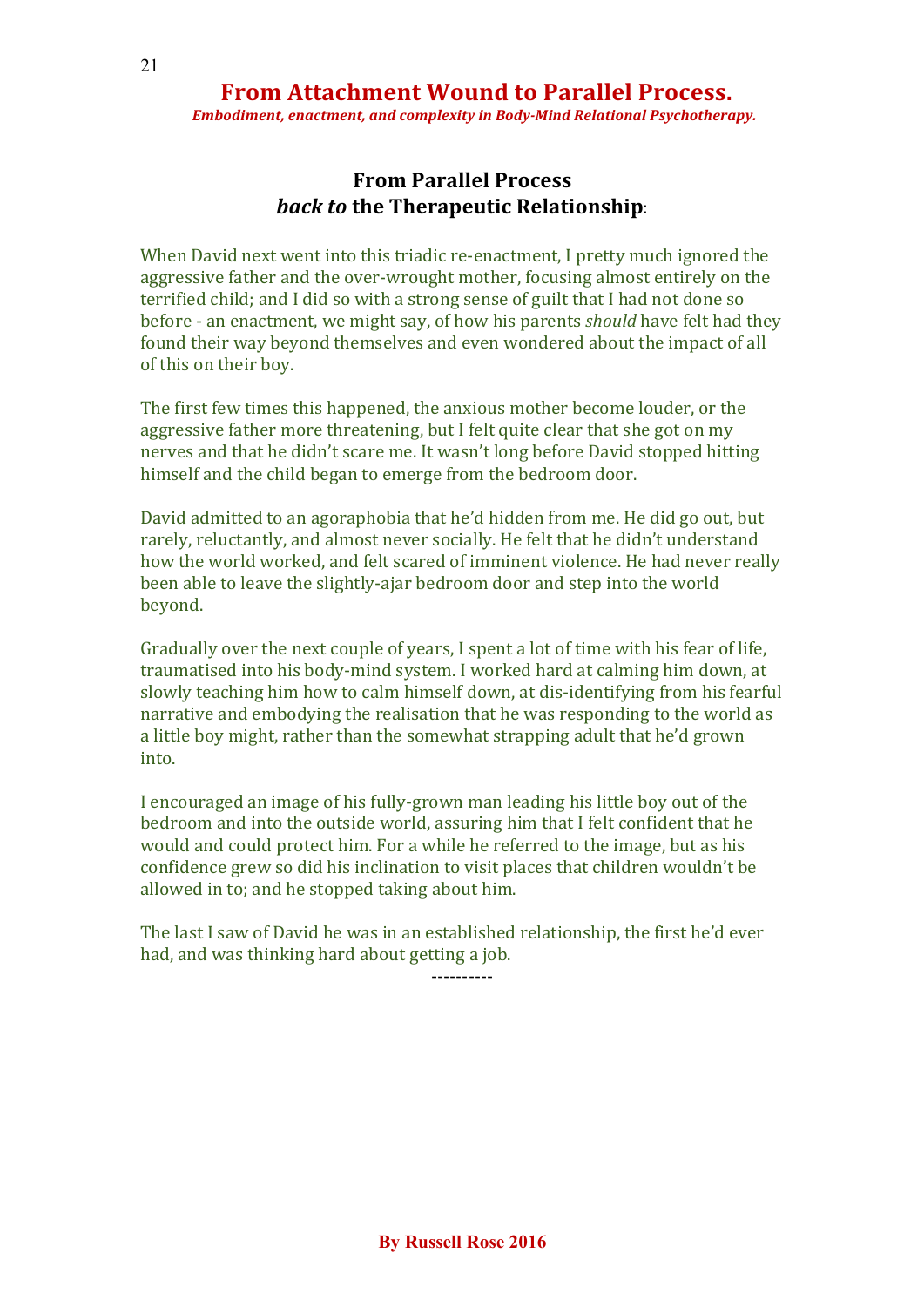*Embodiment, enactment, and complexity in Body-Mind Relational Psychotherapy.*

### **Therapeutic Ruptures and Therapeutic Stasis (chaos and stability):**

**----------**

*"If we cling onto the working alliance, we might miss the rupture."* **Michael Soth.**

This example with David involved successive ruptures to the working-alliance, and it was clear that we were replaying fragmented aspects of the primary scenario but, at least equally as likely, enactment is revealed by *therapeutic stasis*, when nothing is happening but repetitive circles, and change seems frustratingly far away.

My working-understanding is that ruptures *tend* to be enactments of primary dynamic scenarios, in therapist or client or both, and that stasis tends to be an enactment of the defences against them.

Michael Soth identifies four generalised therapeutic positions within complexity:

- the *stable* can slip into *stasis*
- and the *chaotic* can slip into *overwhelm*.

Each person in the room has a relationship to and investment with each position, both habitually and in response to specific themes but, whereas therapeutic ruptures tend to become apparent, therapeutic stasis can remain comfortably hidden within a strong working-alliance.

In terms of complexity theory, we might see the correlation between *ruptures* and a systemic-structure that has tipped into *overwhelm*; and likewise *stasis* with a habitual stability too far from the edge of chaos to facilitate a change.

----------

----------

For me, these are useful questions when I suspect a *therapeutic stasis*.

- What is *my* habitual position with both chaos and stability?
- What is *my* client's habitual position with both chaos and stability?
- What is *our* habitual relationship with both chaos and stability?
- How am I collaborating to keep us away from the charged edge of chaos?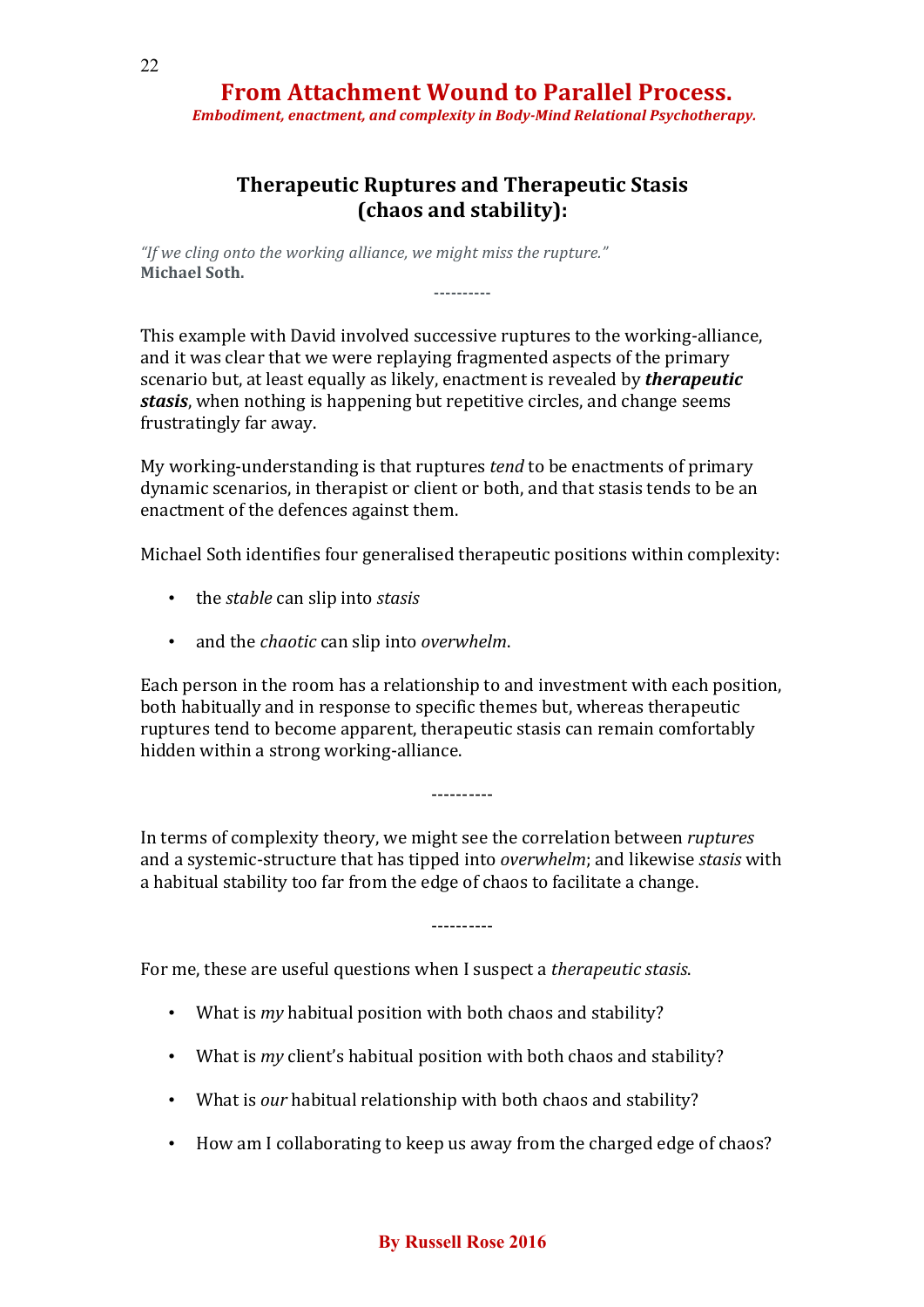*Embodiment, enactment, and complexity in Body-Mind Relational Psychotherapy.*

- What am I doing or not doing that maintains the habituality of the encounter?
- Am I extinguishing charged moments?
- What is my therapeutic position, and what is my shadow-therapeutic position?
- How am I supporting exactly that which I believe myself to be challenging?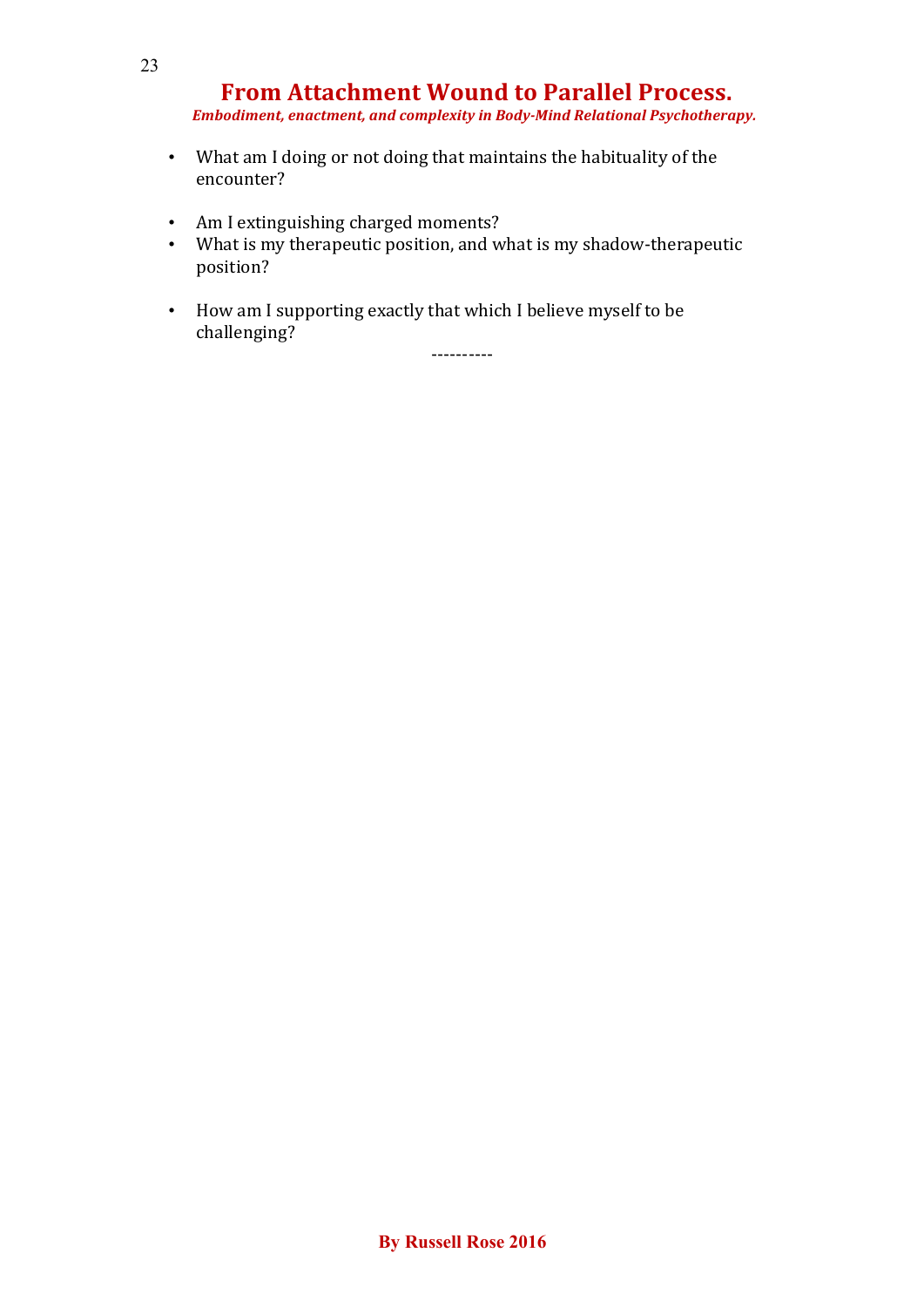*Embodiment, enactment, and complexity in Body-Mind Relational Psychotherapy.*

### **In conclusion:**

We unknowingly know each other's unknown secrets, in-lay them within our respective body-mind psyches, co-organise around them, and co-create psychological material whilst erroneously assuming ourselves guided by individual free-will.

Far from being psychological islands, our frontiers are so overlapped that, to some large extent, *the sense of self* is a scarily abbreviated version of an unimaginably complex, body-mind, relational process.

Given the intensity of the therapeutic encounter and all of its structural encouragement of stability and containment, along with its awareness of the need for deconstruction, it should not be surprising that we unconsciously meet, merge or collide with our client's paradoxical investment in both stability and change.

We share an inherent mutual conflict between *the need for change* and *the need for stability*, the need for a new emergent structure and a continued investment in the comforting familiarity of the habitual.

----------

If psychological co-organisation is inevitable then so is *enactment*; benign or vitalised, but ever-present; and I believe that our job is not to avoid it, but to allow ourselves to step in to it; or, more precisely, assume and seek to notice *that we already have*.

Either the wound is open and enacted in the room, or it's not. If it's not, then it's being defended against. And if it's being defended against, then the resistance will be collaborative.

I think that enactment is *a therapeutic-given*, and I very much agree with Appendix 3 by Michael Soth, that the theory of enactment has travelled a similar path to that of transference and counter-transference; from being seen as irrelevant, to being seen as intrusive, *to being seen as the work itself*.

To this extent, I believe that first and foremost it is the therapeutic relationship that needs to be, for want of a better word, *healed*. ----------

----------

**Appendix 1:** From Primary Wound to Parallel Process. A simplification. **Appendix 2:** A list of dualisms that I find useful. **Appendix 3:** 'The Three Relational Revolutions:' by Michael Soth **Appendix 4:** "Extending and Expanding our notion of Parallel Process." By Michael Soth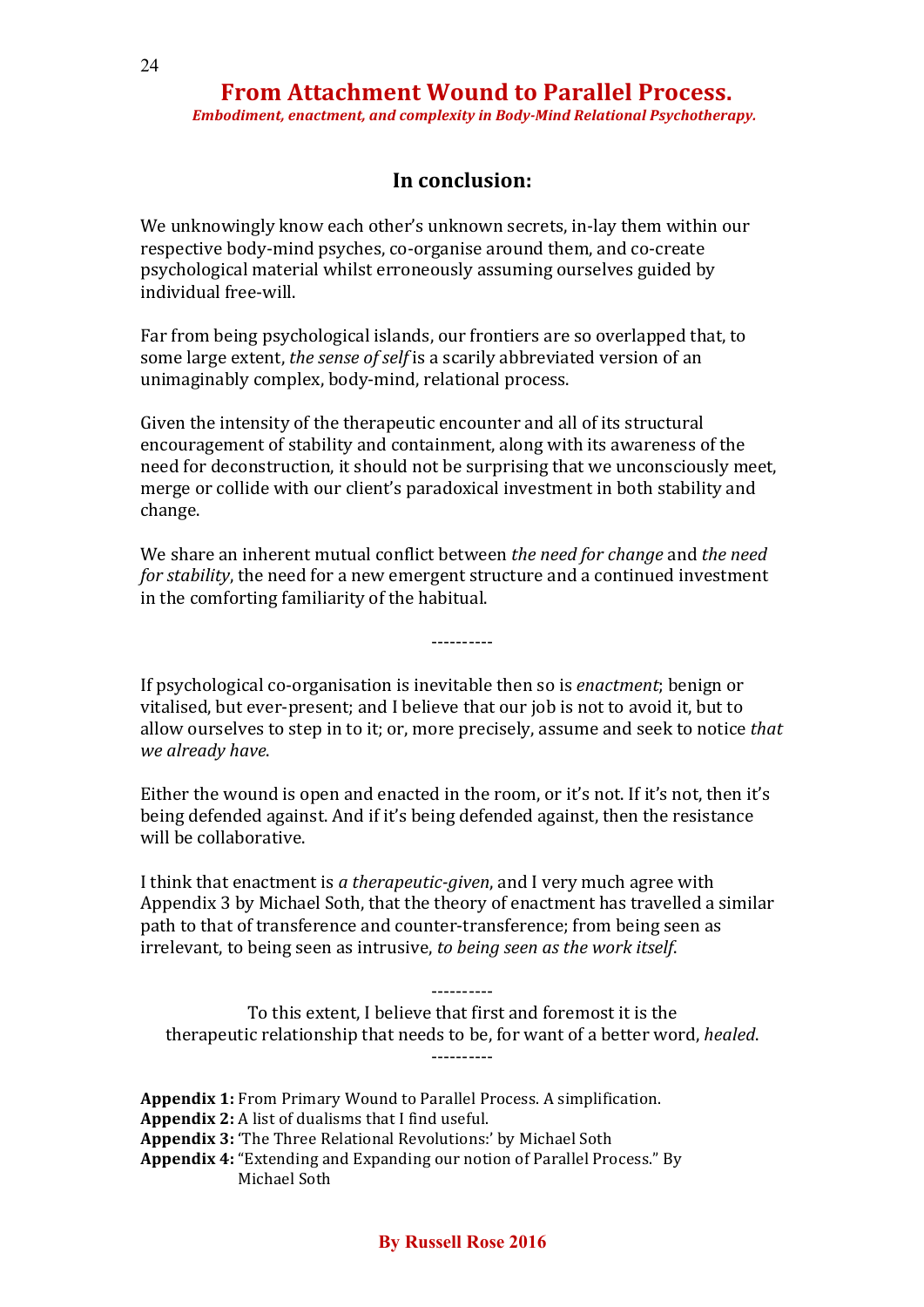*Embodiment, enactment, and complexity in Body-Mind Relational Psychotherapy.*

### **Appendix 1:**

From Primary Wound to Parallel Process: In simplification.

Primary attachment conflict is

Internalized as body-mind object-relations, then

Externalized in transference and therapeutic enactment, and

Paralleled in the supervision relationship

There are three parallel processes, each a reflection of the others and of the primary attachment conflict itself.

The story is passed down from dissociated psyche to dissociated psyche until it becomes experienced.

See Appendix 4 for a breakdown into 6 parallel processes.

25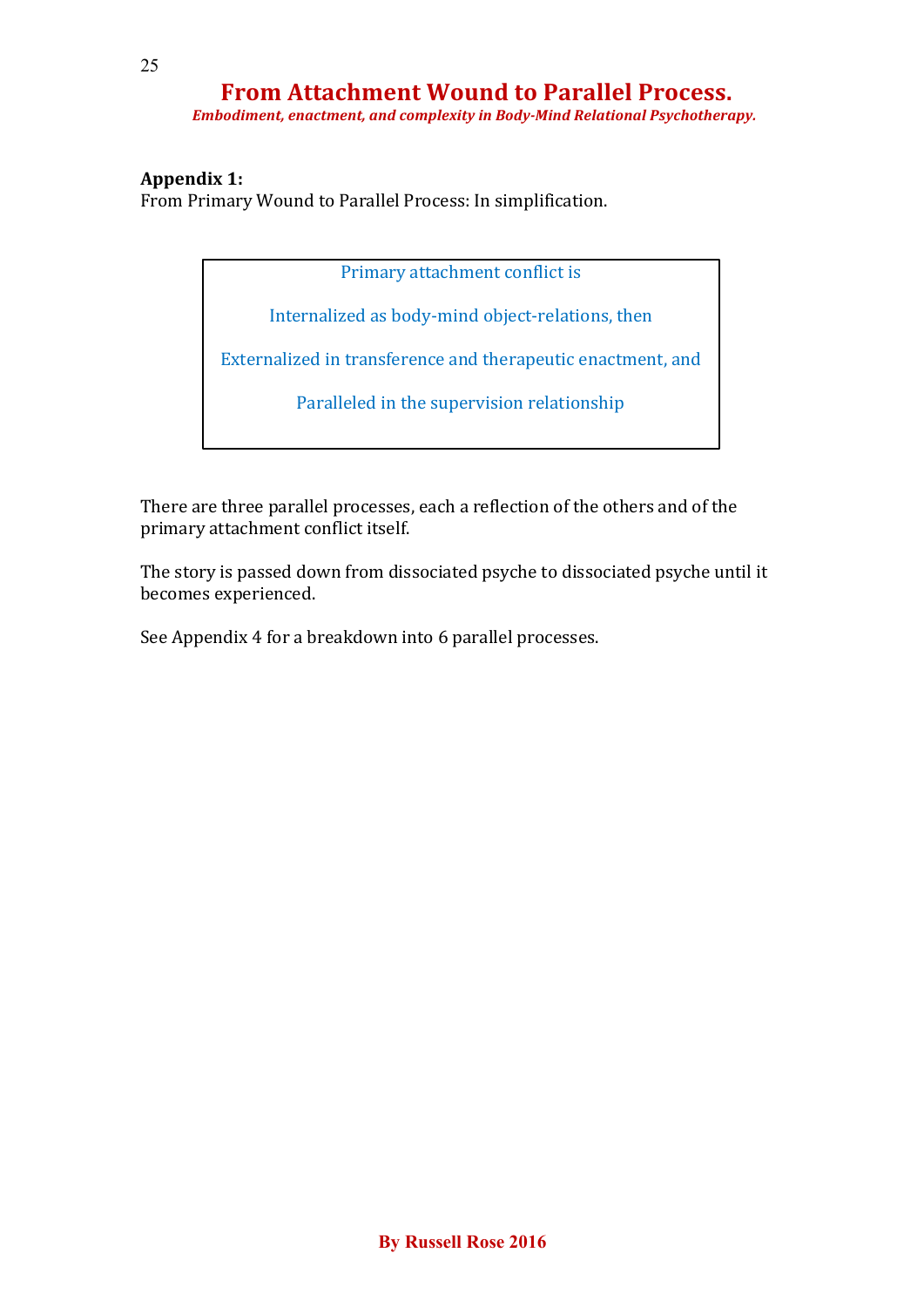*Embodiment, enactment, and complexity in Body-Mind Relational Psychotherapy.*

### **Appendix 2:**

This is a list of dualisms that I find useful in my processing of psychological experience. They are all linear abstractions of complex processes.

| Right-brain                  | Left-brain                    |
|------------------------------|-------------------------------|
| <b>Expressive forces</b>     | <b>Inhibiting forces</b>      |
| <b>Expansive forces</b>      | <b>Contracting forces</b>     |
| Experiential                 | Analytical                    |
| Chaos                        | Stability                     |
| $\mathbf{h}$                 | Ego                           |
| Complex                      | Linear                        |
| Feeling                      | Thought                       |
| Uncertainty                  | Certainty                     |
| Art                          | Science                       |
| Empathy                      | <b>Boundaries</b>             |
| Therapy as relationship      | Therapy as treatment          |
| Therapeutic fragmentation    | <b>Therapeutic Stasis</b>     |
| Embodiment                   | <b>Dissociation</b>           |
| <b>Spontaneous Processes</b> | <b>Reflective Processes</b>   |
| <b>Spontaneous Processes</b> | <b>Habitual Processes</b>     |
| <b>Emergency Mode</b>        | <b>Habitual Mode</b>          |
| Connection                   | <b>Distraction</b>            |
| Paradoxical                  | Linear                        |
| <b>Human Encounter</b>       | <b>Professional Encounter</b> |
| Overwhelm                    | <b>Stasis</b>                 |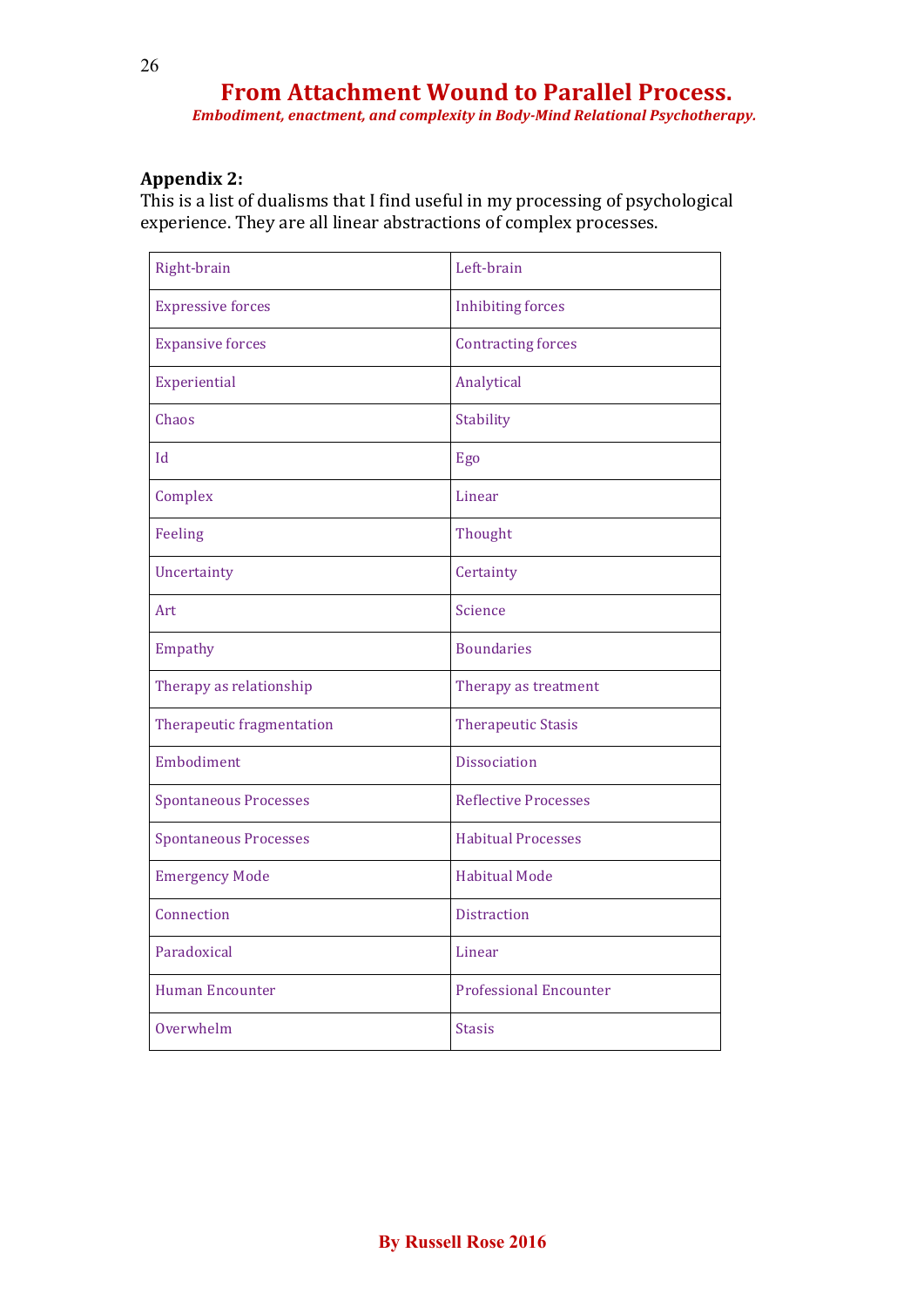*Embodiment, enactment, and complexity in Body-Mind Relational Psychotherapy.*

#### **Appendix 3:**

This is a diagram from **Michael Soth**, illustrating the development of transference and enactment theory, alongside Martha Stark's Relational **Modalities** 

http://www.integra-cpd.co.uk/cpd-resources/the-three-relational-revolutions-2007/